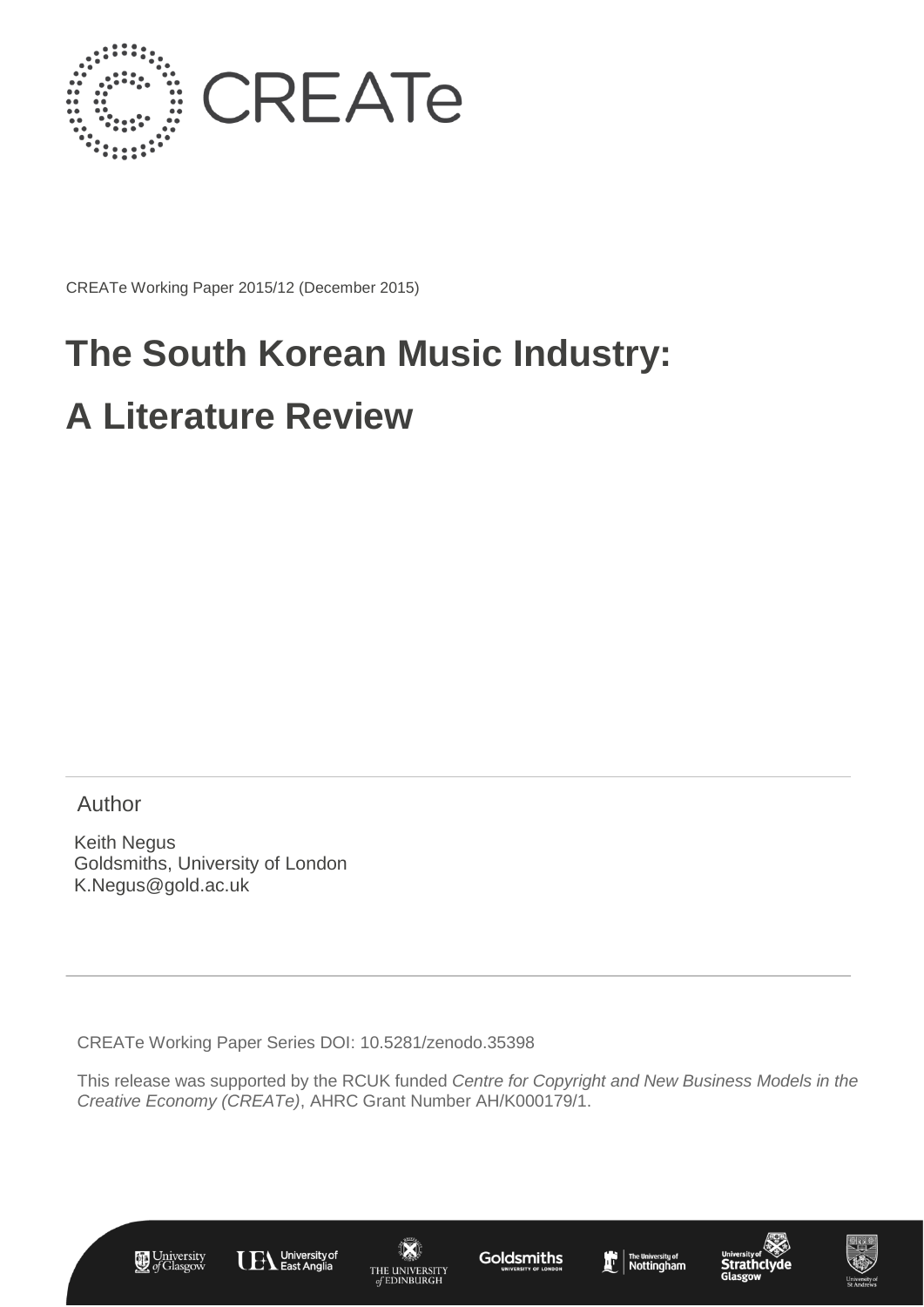This literature review was initially motivated by issues raised during media and trade press discussion of the South Korean Music Industry and the economic and cultural success of the 'Korean wave' and K-Pop phenomena, along with a sense that writing about K-pop was not informed by substantive scholarship on the music industry. In part, it was an attempt to follow up claims that the Korean government had supported its culture industries in using K-pop to generate revenue flows into Korea, along with suggestions that South Korea had developed an approach to music production, and cultural production more generally, that could provide a 'model' for other nations, particularly as this issue was being discussed in the Chinese media (see, for example, Nip & Choi, 2012).

The literature review surveys the range of information and debates being addressed in writings published in English on Korean popular music and its industry, identifying and outlining salient issues addressed by existing research. It interrogates this literature in terms of the agenda alluded to above and points to potential avenues for future research. It draws some tentative conclusions about the relevance of this research to debates about creative production, the emerging digital economy and new business models. The aim was to produce a selective, focused and concise literature review, condensing material into key points and issues rather than to engage in extended interrogation, debate and analysis. The term music industry refers to all those businesses and organisations with a commercial interest and stake in the production, circulation and consumption of music. The review concludes with some reflections on significant issues that are not addressed in the current literature, along with possible avenues for future research.

The review highlights the following issues:

1. Business practices need to be researched and understood within their specific historical and geographical circumstances rather than as abstracted, generalizable 'models'.

2. The success of K-pop in generating revenue was facilitated by a relatively brief period during which the Korean government and industry organisations introduced and strictly enforced copyright legislation and significantly counteracted the 'piracy' of digital recordings.

3. The success of the South Korean music industry is premised upon a very specific approach to stardom and the idol system, producing South Korean or Asian 'girl' and 'boy' identities. Since mid-late 1990s, entertainment production companies (rather than record labels or music companies) have been involved in all aspects of a band member's or an individual performer's training, production and marketing, significantly shaping the development of the contemporary music industry.

4. The economic success and increased international profile (or 'globalisation') of K-pop was premised upon the legacies of a particular type of idol fandom and the prior predisposition of audiences towards South Korean and Asian popular culture.

5. Research conducted on behalf of the Korean government and industry organisations has accorded the state an important role in providing a technological and economic infrastructure whilst facilitating and stimulating the growth of the K-pop industry. This argument has been repeated in some academic accounts. Further independent research could substantiate the extent to which there was a direct causal relationship between government intervention into the creative sector and the success of K-pop.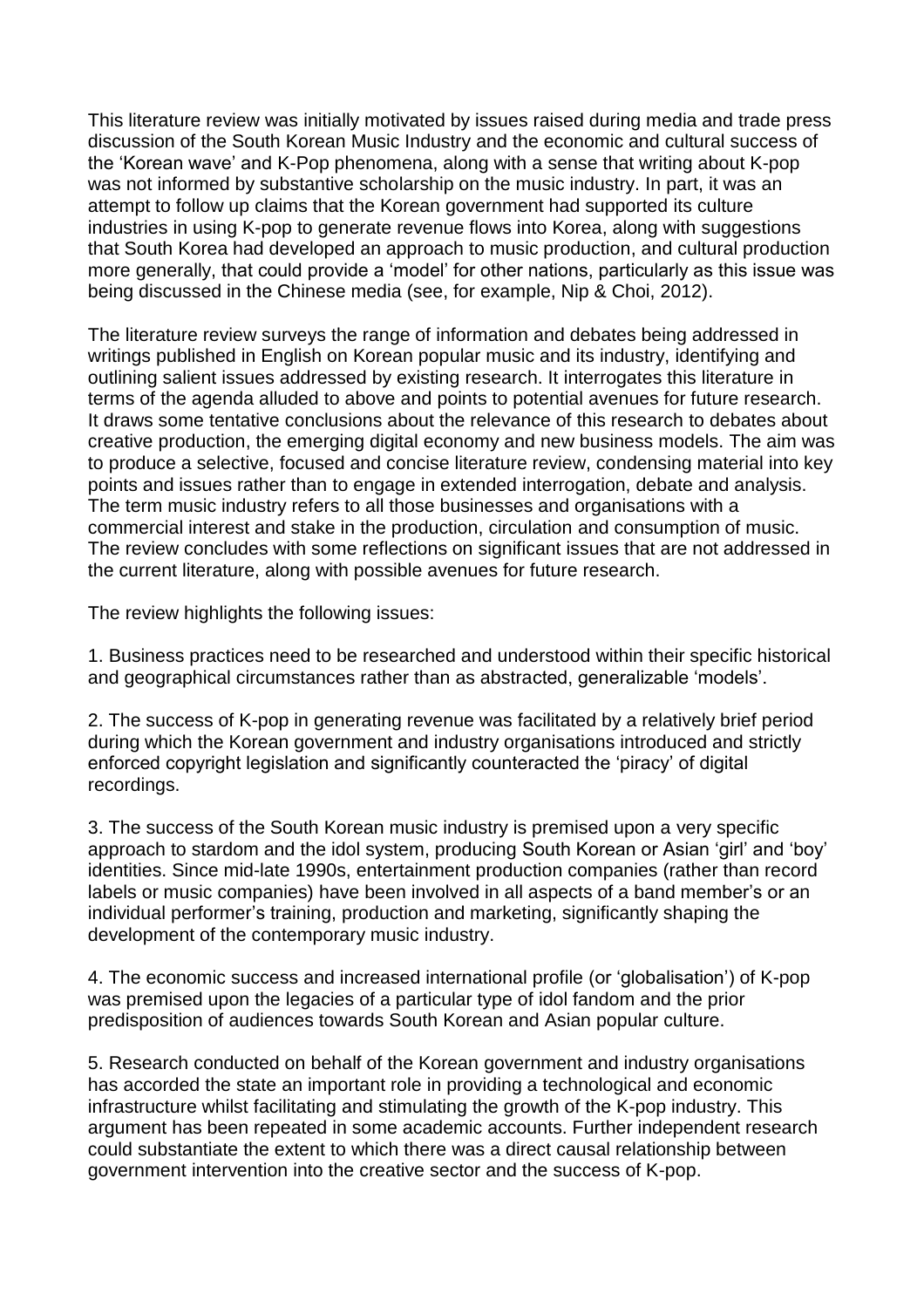6. IT and telecommunication companies have been able to exert a significant impact over the circulation and dissemination of music, influencing the shift from a recorded music business premised upon sales of individual 'products' (CDs and tracks) to a 'model' of revenue derived from subscription packages of streamed musical 'content'. Hence, more attention should be devoted to understanding music and cultural production in relation to other industries with an interest in using music (particularly IT and phone manufacturers).

#### **General related issues**

The following review selects only those sources that make some reference, in direct or usefully indirect ways, to the South Korean music industry (it excludes many sources that refer only to musicians, performers, images and audiences). It also excludes commentary and speculation that is not based on any significant research. The majority of writings about South Korean popular music are focused on stardom, audiences and questions of identity. This review starts by selecting from this literature those sources that make some reference to the music industry, as context for then moving on to outline the research that more directly addresses the music business. As with all literature reviews, many articles and books overlap and cover more than one theme. Hence, sources are identified in terms of the salient approach in the book, article or collection.

Artists and the star making process. Due to the international success of K-pop (a term that will be used unproblematically without digression into the various debates about the value of this term), considerable attention has been paid to images and texts. Literature here often describes Korean identity by making reference to notions of globalization and cosmopolitanism, but with little research into the business practices involved. Many articles in scholarly journals and popular media have focused on the 'Korean wave' and K-pop phenomena when referring to the 'manufactured' character of singers and artists. This is frequently moralistic in tone, often couched in vague and general terms, and without critical interrogation or conceptual clarification of the notion of 'manufactured' acts and with little or no reference to a long history of 'manufactured' pop music (and debates about this). A notably more substantive intervention is Yeran Kim's article (2011) that highlights the importance of gender divisions and an aesthetic of 'Lolita nationalism' that informs the way South Korean 'girl industries' have been constructed. Kim makes three pertinent points that are substantiated with theoretical discussion and empirical evidence. First, she argues that a highly selective version of young girl bodies and identities has been systematically constructed and strategically commodified in the creation of 'girl industries'. Second, she suggests that an 'ambiguous' and 'innocent' form of sexuality has been disseminated and normalised in visual representations and idol practice as the required mode for performers, and their fans to present themselves. Third, this 'girl identity' has been exploited both within Korea and globally as a form of 'Lolita nationalism' and as an integral part of the 'idol republic'. Kim calls for a feminist critique of the normalisation of this exploitative commercial process, and an assessment of its consequences for how girls and young women in Korea act and present themselves. She also calls for an assessment of the impact of this on international perceptions of Korean female identity. Contrasting in tone, but containing insightful material, is John Seabrook's 'Factory Girls' which blends the author's (seemingly wry) infatuation with the group Girls' Generation with details of the historical growth of the agencies and talent / idol system which facilitated the 'manufacture' of groups. Both articles give an insight into the way representations of male and female beauty are grounded in an all-embracing system of talent and idol production. Both Kim and Seabrook highlight the important role of entertainment production companies (referred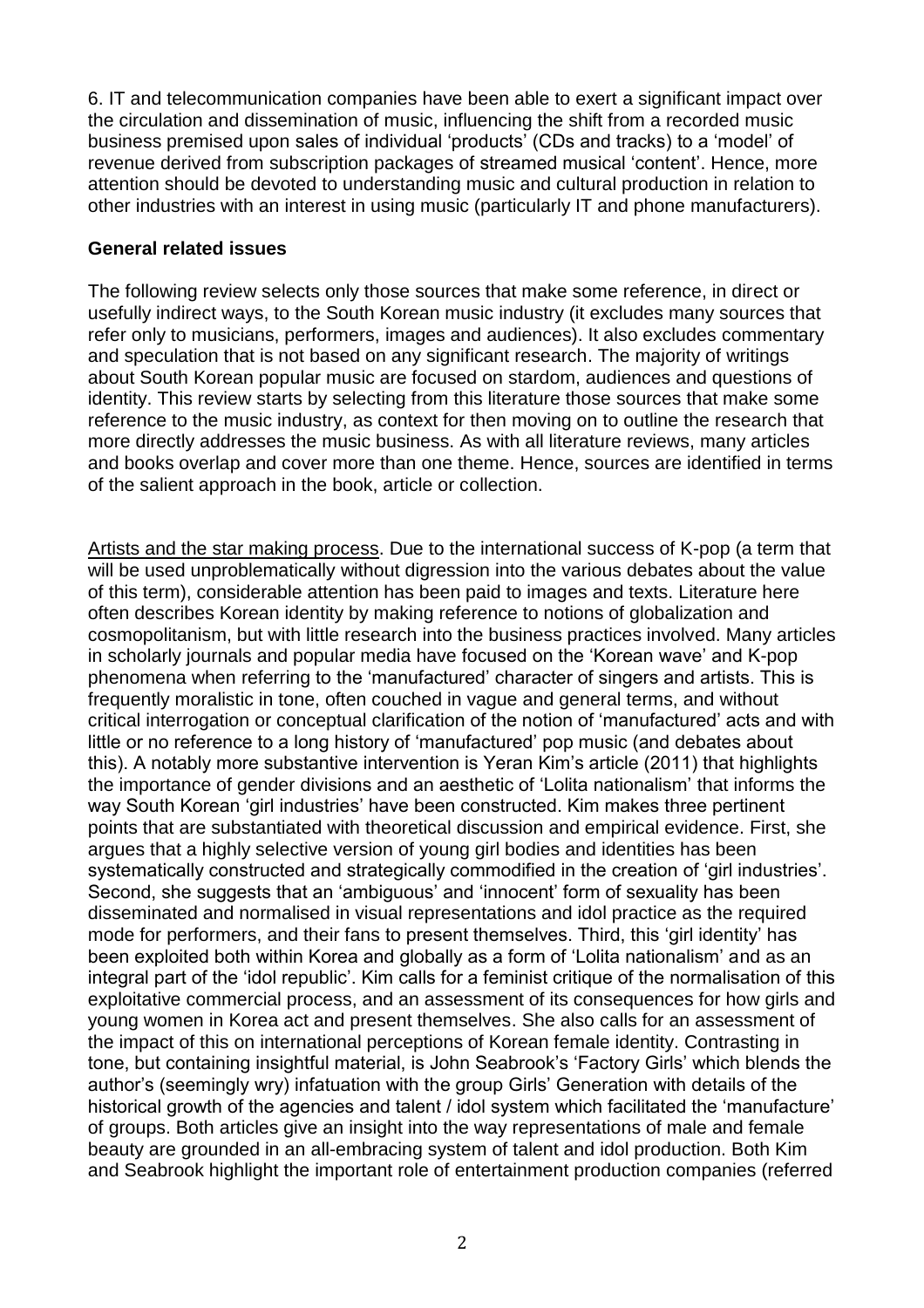to below) in the construction and representation of masculine and feminine Korean pop identities.

Representation and identity. South Korean popular music is often discussed alongside studies of the presentation of national and regional identities in TV drama and music, a typical collection being Chua Beng Huat's and Koichi Iwabuchi's (2008) edited collection *East Asian Pop Culture: Analysing the Korean Wave*. As in Yeran Kim's article, cited above, various concerns are voiced in this collection about how the South Korean culture industries work with narrow ideals of masculine and feminine beauty. There is considerable pontification on what constitutes the representation of an 'Asian' or 'Korean' identity or Korean-ness, with occasional reference to how these changing identities may be manifest in song lyrics. Approaches in this area tend to follow previous studies that deconstruct images in the manner of work on stardom in cultural studies with attention paid to visual appearance rather than the industry 'behind' the stars.

Audience reception. Overlapping with some of the research mentioned, research on audiences for Korean wave products addresses music alongside a more substantial body of writings devoted to television drama. A number of studies examine the reception and interpretation of Korean identities in different nations in Asia (where the 'Korean wave' first became internationally successful) and in other nations around the world. There is a fair amount of research here, again drawing from the cultural studies tradition of investigating audience understandings and interpretations in different territories. The vast majority of this type of research is concerned with images in TV, with a small amount of work on music (often on music video). Again, there is little attention paid to the audio-visual industry that is involved. This is so even in a book with the title *K-pop: The International Rise of the Korean Music Industry* (Choi & Maliangkay, 2015). The title of the introduction signals the substantive content: 'Why fandom matters to the international rise of K-pop'. Fans, it is argued, influence the form that K-pop takes as it is produced for 'global' audiences (in Australia, Latin America, Japan, Indonesia, China). Fans are important in 'defining the meaning' of K-pop (for example, the apparent multiple meanings that the band Girls' Generation have generated around the world), and are important in contributing to the representation of K-pop. Like so many books focused on the reception of media products, there is a tendency to read back from consumption to production and to be uncritically accepting of 'consumer sovereignty' explanations of markets. This is extended to the apparent influence of fans on artistic production, manufacturing, and meaning without an evaluation of the merits of such an argument in relation to the industrial process and practices of specific business and industries. Inkyu Kang's chapter in Choi's and Maliangkay's edited book is an exception, focusing more on the industry, and is referred to below.

The most extensively researched study of K-pop audiences is Haekyung Um's study of fandom in the UK, Germany and Austria (2014), supported by the Korea Foundation of International Culture Exchange, and incorporating the work of various researchers. This study provides ample important details of the companies, organisations and institutions that facilitate and sponsor fan events – including Samsung, the Korean Culture Centre and SM Entertainment. It vividly illustrates how fan events are crucially important to the music industry and government. If anything it provides evidence to challenge the claims (alluded to above) that fans have an influence over production. It suggests, instead, that fans are constructed, or organised, by the industry and that their practices and the meanings they attribute to idols are far from voluntary and significantly influenced by advertising, marketing and public relations.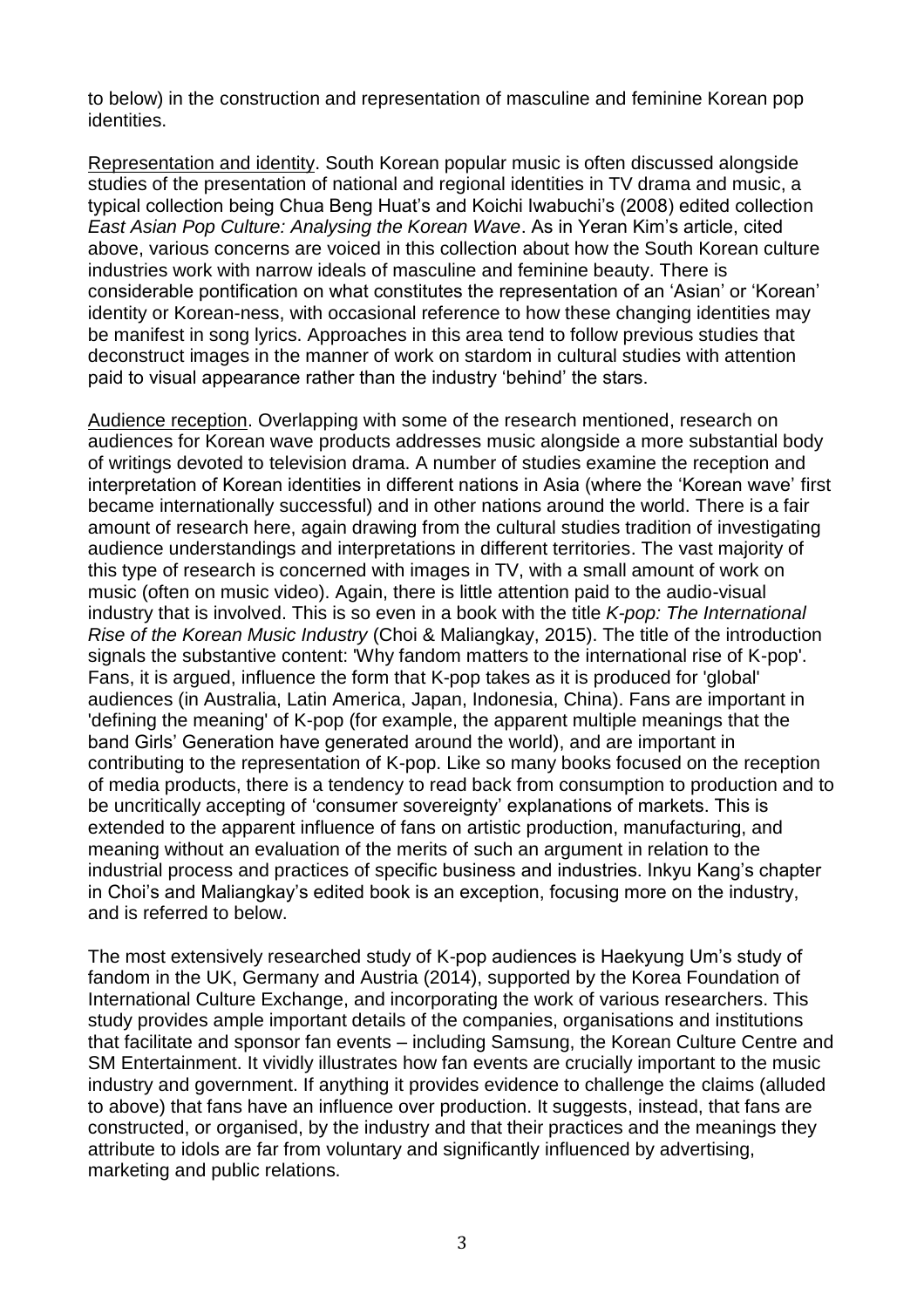Theorising the Korean wave. A body of scholarship mentions the music industries and Kpop when approaching the subject via abstract concepts of globalization, cosmopolitanism, diaspora, cross border identity and hybridization. Scholars also argue that the Korean wave can be viewed as an illustration or manifestation of 'reflexive modernity', 'precarious individualism', and 'decentred cosmopolitanism' (see most of the chapters in Kim, ed, 2013). Whilst such discussions make passing references to the importance of interventions from the South Korean government, the significance of YouTube as a means of distributing cultural meanings, and whilst this type of literature may or may not make significant contributions to cultural studies theorising, they offer little specific insight into the music industry, nor do they engage with systems of production in any substantive manner.

### **The music industry**

As mentioned in the above section, the literature on stardom, image and audiences occasionally references the music industry in passing, with authors criticising business for producing exploitative images, and for processing musicians according to 'production line' techniques. With notable exceptions (Kim, 2011) arguments are often based on anecdote or read off from the image.

At the time of writing, only two scholarly books consider the contemporary music business in an international context. Arthur Bernstein, Naoke Sekine and Dick Weissman (2007) in *The Global Music Industry* offer a general descriptive overview of the key institutional structures and regulatory issues in different regions and devote chapters to the United States, Canada, Latin America and the Caribbean, Africa, Europe and Asia. This broadbrush approach highlights general tendencies in each of these six regions. South Korea is given around 20 pages or so and identified for its 'new business style through IT', alongside China as a potential 'sizeable market' and Japan as a nation that is potentially expanding its 'mobile business'. However, the regions are not dealt with in depth and few details are provided. Lee Marshall's (2013) edited collection *The International Recording Industries* provides historical and contextual overviews of the recording industries in general and then much more selective case studies of national territories (Japan, France, Brazil, Finland, South Africa, Czech Republic, Ukraine). The book makes no mention of South Korea, the territory not even warranting an entry in the index. The literature that focuses directly on the South Korean music industry can be divided according to the following themes.

Regulatory infrastructure. There is no substantive critical, analytical and scholarly study of the development of the regulatory rights infrastructure in the South Korean music industry. Insights can be gleamed from a range of scattered fragments across trade press, journalistic and blog commentary (such as Mulligan, 2013). A number of industry reports could be used as primary materials to build up a narrative and to begin constructing an outline of the development of rights law and rights management in South Korea. This could include market case studies by the International Federation of the Phonographic Industry (IFPI) (2011); unpublished research by Performing Right Society (PRS) (Donnelly & Quercioli, 2014); reports from The Recording Industry Association of Korea (2014); Korean Copyright Commission (2013); a report on a possible role for the European Union in South Korea (Fisher, 2014); and a report on copyright enforcement collaborations in Asia Pacific from IFPI (May-Seey, 2011).

All of these industry sources emphasise that the South Korean music market is or has been 'leading the world' in the move towards a completely digital 'model', and sometimes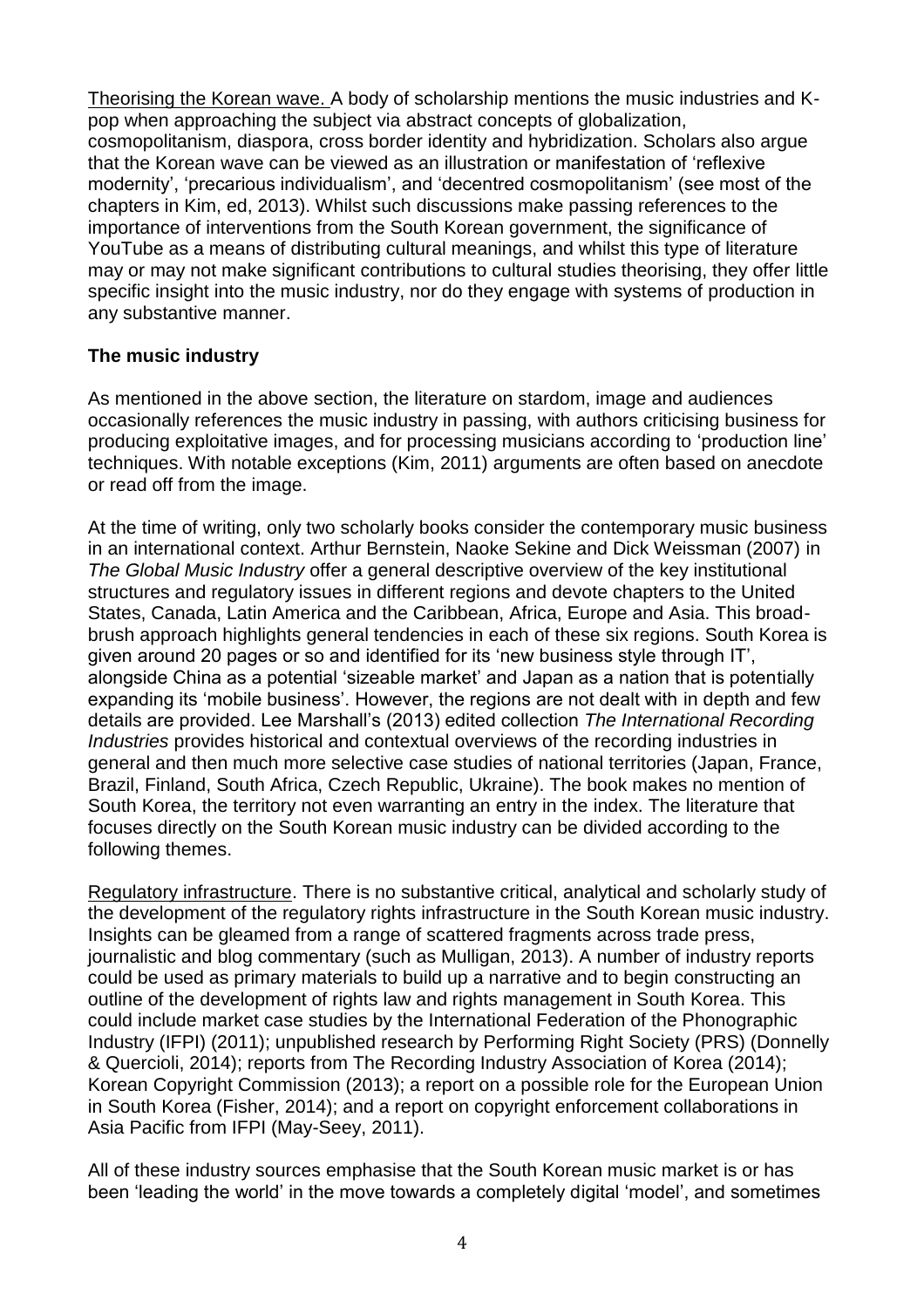suggest that this may provide 'lessons' (Mulligan, 2013) for the rest of the world. The exact 'lessons' tend to be alluded to in vague terms rather than spelt out precisely. This is clearly an area where further research could be conducted. A brief trawl through industry trade sources, notably back copies of *Music and Copyright*, suggests significant patterns to developments in South Korea informed by important international relationships which I will briefly summarise as follows:

During the 1990s there were pressures and lobbying (from the RIAA in the US and IFPI in Europe, amongst other organisations) for Korea to take measures against what was perceived as 'rampant piracy'. South Korea was placed on the 'Priority Watch List' by the International Intellectual Property Alliance (a US based organisation). Furthermore, additional demands were made of South Korea with requests for the country to relax the regulatory restrictions that constrained how overseas companies could set up subdivisions in Korea along with demands for a lifting of restrictions on foreign investment (*Music & Copyright,* 1996). As copyright was introduced and increasingly enforced, a process that can be tracked over this period, the revenue from the 'soundcarrier industry' was reported to have increased by over 50 per cent 'in US dollar terms' by 2001 (*Music & Copyright*, 2001) and by 2004 it was reported that the country had 'a strong copyright regime' (*Music & Copyright*, 2004). By 2005 business commentators were writing of a conspicuous shift towards internet and mobile use and asking if Korea provided 'a model for the future?' (*Music & Copyright*, 2005). From 2007 we can begin to see evidence of increasing deals between music and mobile / data companies. Hence, over a period of under 15 years South Korea shifted from a nation perceived by outsiders to be allowing or evading almost unmanageable piracy to a technologically sophisticated country in which copyright was rigorously enforced, providing what a number of commentators referred to as a digital 'model for the future'. Charting further details of the dynamics of this historical change would add considerably to our general knowledge of these important shifts in the global music business.

Cultural policy and the role of the Korean Government/ State. Many sources argue that the South Korean government has played an important role in the growth of its cultural industries. A number of discussions of this issue draw on recent theories of 'soft power', a power that 'co-opts … rather than coerces', that 'entices and encourages' (Nye & Kim, 2013, 31). The collection edited by Youna Kim is informed by the claim that the Korean government targeted the creative industries and cultural production as part of a strategy informed by notions of 'soft power'. Yet the book does not discuss the music industry in any depth. The notion of soft power is also deployed in much material produced by the Samsung Economic Research Institute, which also produces papers advocating the way K-pop may be used to further develop Korean government cultural policy, including suggestions that K-pop may increase tourism to the country and be used to facilitate demand for Korean manufactured products in the middle East and Latin America (Seo, 2012). Soft power ignores the 'hard' power of economic incentive and control over production, the imperatives introduced by new technologies, along with the enforcement of rights and sanctions against infringement. In short, it does not fully address the implied relationship between soft and hard power.

Scholars also highlight how cultural policy has shifted from a more self-contained nationalist agenda, a policy from the 1960s which prioritised 'national economic development' (Kwon & Kim, 2014), to a global approach in which the Korean Government has sought to generate income whilst also promoting and seeking to change perceptions of the 'nation brand' (Lee, D 2013; Hong, 2014). The use of K-culture and K-pop has also been discussed as a form of 'cultural diplomacy' (Jang & Paik, 2012). A number of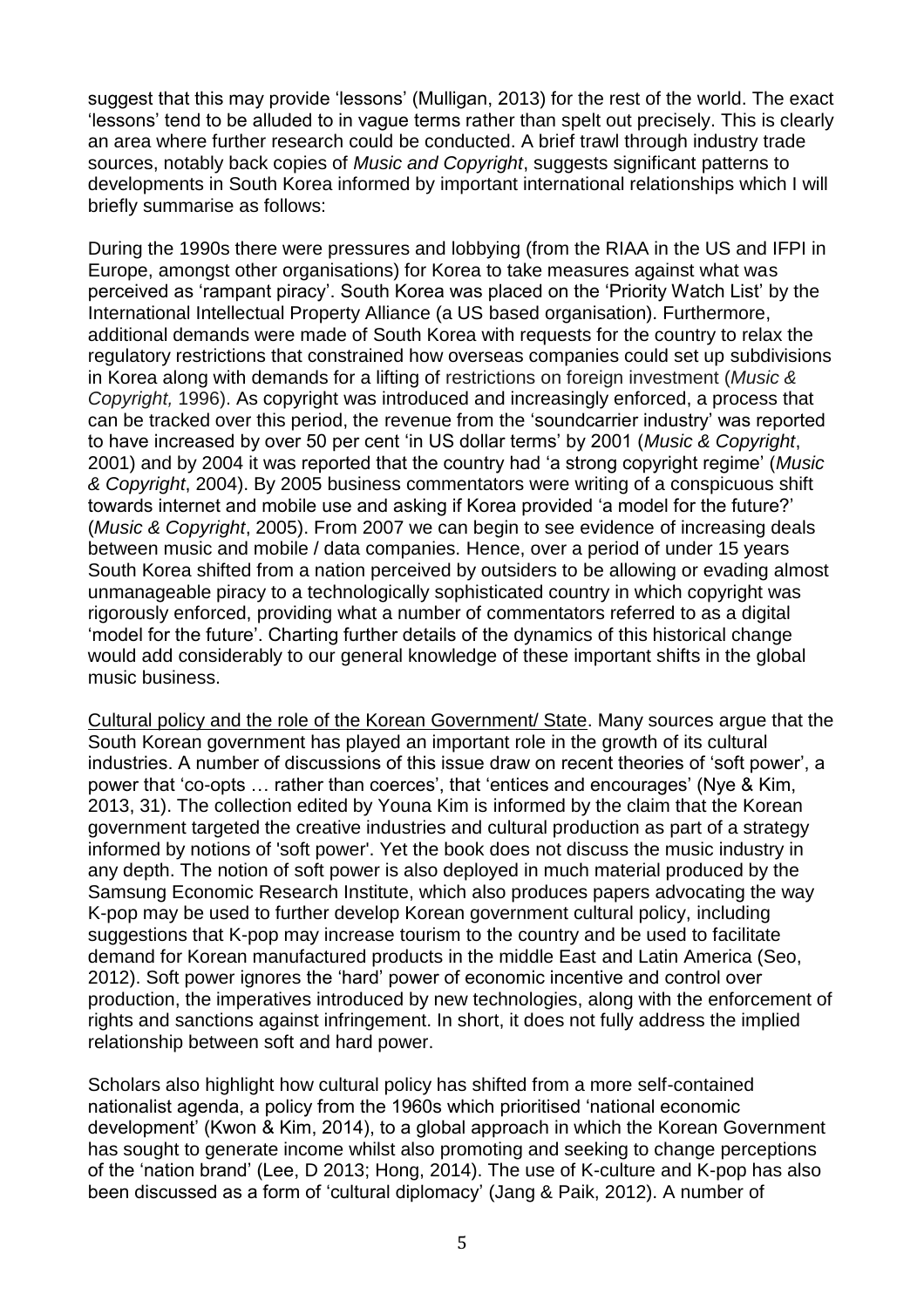sources, most supported by government funded research, argue that international perceptions of South Korea have changed from notions of an oppressed, traditional country dominated by the spectre of the North and the Demilitarised Zone to a youthful, vibrant, hi-tech and innovative nation (see various reports and notices issued by the Samsung Economic Research Institute - http://www.seriworld.org). However, this may be a case of a government seeking evidence to legitimate its own policies. There is no doubt that perceptions of South Korea have changed. The questions concern how much this is down to government involvement in the construction and promotion of the Korea 'brand'.

According to Euny Hong (2014), in 2012 Korean Government 'funds constituted over 25 per cent of all venture capital money disbursed in Korea' and 'one-third of venture capital in Korea is spent on the entertainment industry' (7). Again, this would seem to indicate 'hard' economic power rather than 'soft' power. Regardless of the accuracy of claims about the effectiveness of state intervention, this type of state cultural policy has been condemned for favouring popular commercial cultural production. Critics have argued that cultural policy should embrace a wider range of both high and traditional art forms, and should be more democratically incorporated into civil society rather than engaging mainly with commercial formulae and business interests (see Lee, H-K, 2013, 2014).

A few sources make substantive reference to the importance of the Asian financial crisis of 1997-98 (Kang, 2015; Kwon & Kim, 2014; Shin 2009) as a turning point in South Korean Government policy (many more sources reference this in passing with little substantive discussion). This is highlighted by Kim (2013) who discusses how, as a response to the financial crisis of the late 1990s, the government reassessed its approach to modernisation, refocusing modernisation as a global rather than national project. Here, it is worth noting the dramatically short period during which modernisation has occurred in Korea, theorised as a dynamic of 'compressed modernity' (Kyung-Sup, 1999), a process that has generated a range of tensions and conflicts between traditional/ Confucian and modern/ western value systems (Koo, 1999). Ingyu Oh & Hyo-Jung Lee (2013a) suggest that K-pop has both contributed to and mirrored these 'post-developmental' tensions by offering young people a set of values which embrace celebrity culture and fame rather than traditional careers in the professions and business. One consequence might be that the music industry has been able to attract talented and skilled personnel who would not previously have considered working in this sector, thus influencing the practices and the perceptions of cultural production.

Nissim Otmazgin (2011) also identifies the period of 1997-98 as crucial. He provides some details on how the South Korean government strategically responded to the Asian economic crisis by developing a digital and internet based infrastructure along with dramatically increased high speed broad band access, and various schemes to encourage state and private investment in the media, entertainment and computing industries. Otmazgin and others (Kwon & Kim, 2014) also note that South Korean government investment was directed towards infrastructures relevant to a broad range of industries (not just creative or cultural production). This also included satellite systems, education and training courses, and schemes to ensure that venture capital was available to support entrepreneurial activity. In many respects, state policy could be interpreted as driven by 'hard' economic and political imperatives as much as it might be given the gloss of 'soft power' associated with international promotion of Korean identity and support for events celebrating Korean culture. There is certainly a need for a more careful analysis of the interrelationship between 'soft' and 'hard' power (or ideas/ values and economics/ political imperatives).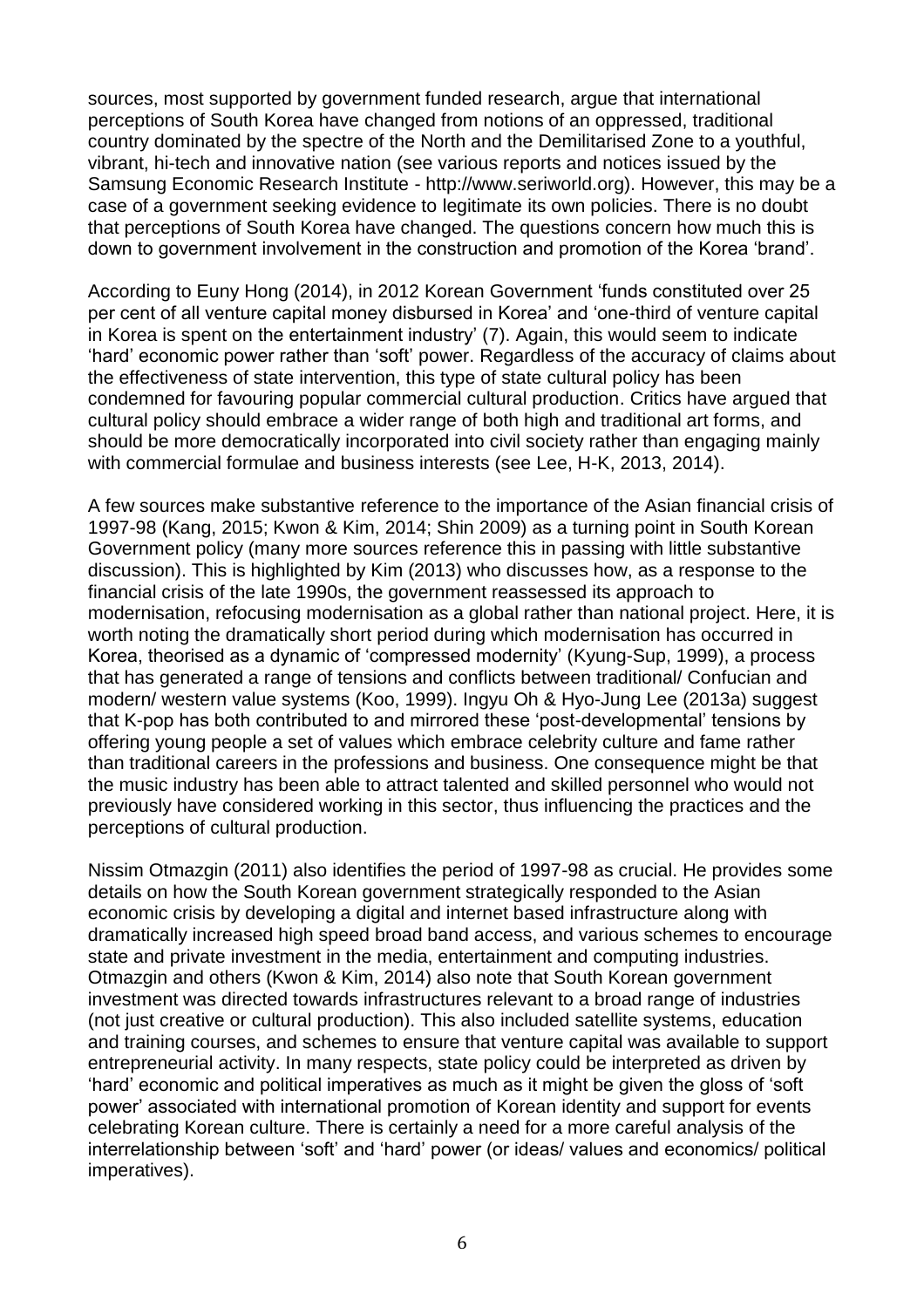There is evidence to support the claim that various government organisations support popular music. The Korea Creative Content Agency (Koca) presents itself as an important agent in promoting acts (although opinions of music industry personnel about its necessity and effectiveness are mixed). For example in 2015 it took the decision to promote socalled K-indie at a number of festivals (Min-Ji, 2015). Koca chose 12 'non-mainstream acts' and promoted them at festivals in Canada, Singapore and France. Musicians chosen were not part of the large corporate SM Entertainment or JYP Entertainment, YG entertainment: 'These three agencies have enough capital to provide their artists with an opportunity to enter the foreign music industry' according to Song Sung-gak, President of Koca. Whether or not this is an indication of a new more pluralistic policy, encompassing other genres, remains to be seen. Whether this has any impact, both within the country and internationally, is also a moot point. Staff in two of the aforementioned large entertainment companies (spoken with informally) were sceptical about its value, but perhaps they would be. The claims made for the significant impact of government intervention into the production and promotion of artists and repertoire need more critical and careful evaluation if South Korea is to provide a 'model' for other nations.

Music and Entertainment production companies. The most influential labels, both started by South Korean musicians and entrepreneurs are SM and JYP Entertainment. Star Museum (SM) Entertainment, first began operating as a studio in the 1980s then developed further as an entertainment company covering everything from songwriting, production, recording to live performance and subsequently operating as talent agency, production company, management company and concert promotion company from the mid 1990s (discussed extensively in Russell, 2008). JYP Entertainment (started by Park Jinyoung) traces its history back to the mid-1990s and soon began to adopt the model established by SM Entertainment (see Seabrook, 2012), as did YG Entertainment (formed by Yang Hyun-suk or 'Yang Goon'). At the time of writing, there is no comprehensive history of these companies and their varied interests and the changes that they have undergone over the years.

The key point stressed in the literature about these companies is that they have never operated as conventional 'record labels'. They have driven the direction of the South Korean popular music by adopting a way of working that seeks to deal 'in-house' with all aspects of a performer's education and music and performing skills. In certain respects this might be seen as an extension or elaboration of both the classic Hollywood studio system and the production methods developed by Motown Records in early 1960s Detroit. It might also be viewed as a precursor to a type of in-house 360-degree deal arrangement (or multiple rights contract), in which a company seeks to be involved in and profit from every revenue stream within an artist's portfolio of activities.

However, this entertainment production model has also developed in very specific historical and geographical circumstances. Some writers suggest that it may entail a more collective and social approach to creativity than elsewhere in the world, with staff crossing boundaries between distinct roles of 'songwriter-arranger, recording engineers, mangers, design coordinators' (Shin, 2009). Hyunjoon Shin has suggested that this system 'has East Asian characteristics … that … cannot easily be found outside the region' (510). Shin is alluding to the way that a very specific pop and idol groups system developed in Asia.

A brief, schematic historical survey of how this approach to music production has developed is provided by Keith Howard (2014), who notes the importance of organisational legacies from when the music industry was under Japanese domination, and changes influenced by the United States, introduced during a period of 'post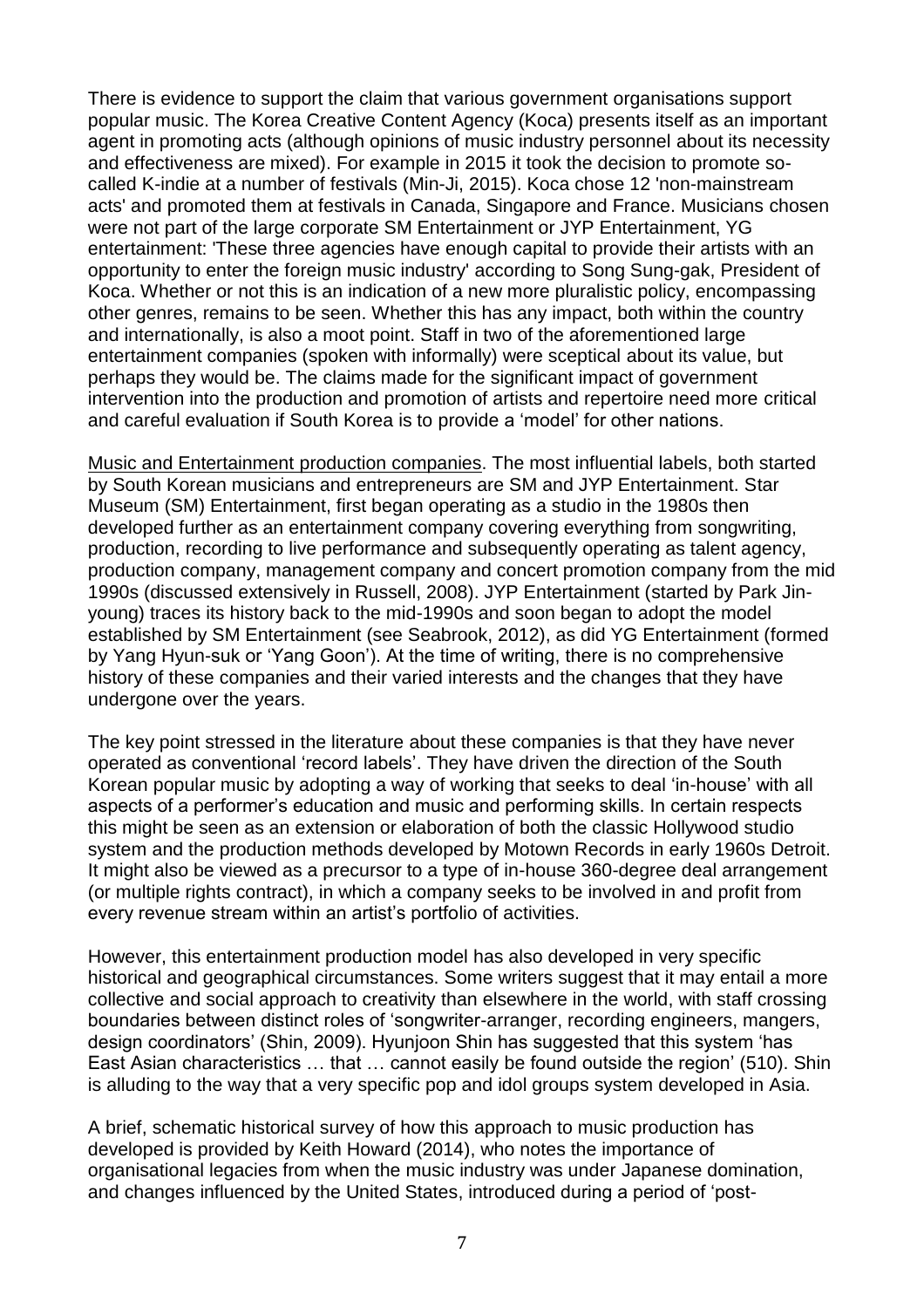Liberation' (1945-1992). However, when Howard refers to more recent pop production, from 1996, he characterises the industry as an 'assembly line' producing 'pre-masticated formulae' (p408). Howard's neo-Adornian judgement is perhaps paralleled in Inkyu Kang's (2015) political economic critique which views K-pop as a response to the South Korean state's embracement of 'neo-liberalism' (which may not be the most accurate way of describing the state's intervention here). Adorno's phantom stalks an argument about how young Koreans who are employed in low paid work seek escape through popular music, and any subtleties that might or might not be apparent in George Ritzer's theory are bluntly deployed to declare that 'K-pop … is the McDonalidisation of the music business' (62).

Whilst South Korean musicians have felt aggrieved enough to legally contest their contractual relationship with music and entertainment companies (in a manner not dissimilar to cases involving numerous UK and US musicians, such as Prince or George Michael), in order to understand these production dynamics and aesthetic issues we require more than uncritically received ideas about workplace rationalisation and production lines. In contrast to images of standardisation and assembly lines, Robert Barry evokes the innovative use of technology when arguing that K-pop is an 'extension of South Korea's high-tech culture' and represents 'some of the most innovative music currently being made' (2012, np). Equally contrasting with such claims about assembly lines and McDonaldisation, is Michael Fuhr's study (2013, 2015). Fuhr locates production in a far more nuanced and sophisticated context by highlighting the complex 'asymmetrics' and wider historic-geographical contexts (rather than 'assembly line') within which Korean popular music has developed.

Global' strategy and globalisation. Whilst much of this literature does little more than uncritically deploy familiar tropes about globalisation, the term being a short hand for stating that the production and consumption of pop music does not take place within the borders of the nation, some writings give a more analytical insight into the particular ways that the 'global' is configured for South Korean musicians and music industry personnel.

A useful starting point for discussion of this issue is Hyunjoon Shin's (2009) case study of Rain (the stage name of Jung Ji-Hoon) in which he explores how the singer was produced, marketed and promoted outside of Korea and details the process and dynamics involved in attempting to 'globalise' a specific musician. Based on research and interviews with music industry personnel, Shin analyses how JYP Entertainment sought to re-position Rain by transforming him from a regional 'Asian star' and developing a plan to promote him in the United States. Shin highlights the vastly contrasting critical reception that Rain received in the USA when compared with Asia. He highlights how US critics adopted an ethnocentric view of US superiority and authenticity in popular music culture. Commentators responded to Rain's music and performances by using phrases such as 'imitative', 'inauthentic', 'emulation', 'cloning of American pop' (509). Pejorative dismissal of non-US musicians as 'inauthentic' and 'imitative' has been a recurrent theme since the rock'n'roll era of the 1950s and can probably be traced back further. Whilst a critical engagement with this discourse and history is beyond this literature review, Shin highlights this aspect when writing of 'the serious difficulty of commodifying Asian pop in the American market' (2009, 516). The implication of Shin's argument is that it was not just an Asian musician being exported but also an Asian star system, a culture of production that clashed with the way US critics perceived 'authentic' cultural production.

Shin's article is a useful antidote to the claims that K-pop has simply 'globalised' in any straightforward manner. He highlights the endurance of local, regional and international dynamics shaping the production, dissemination and consumption of popular culture.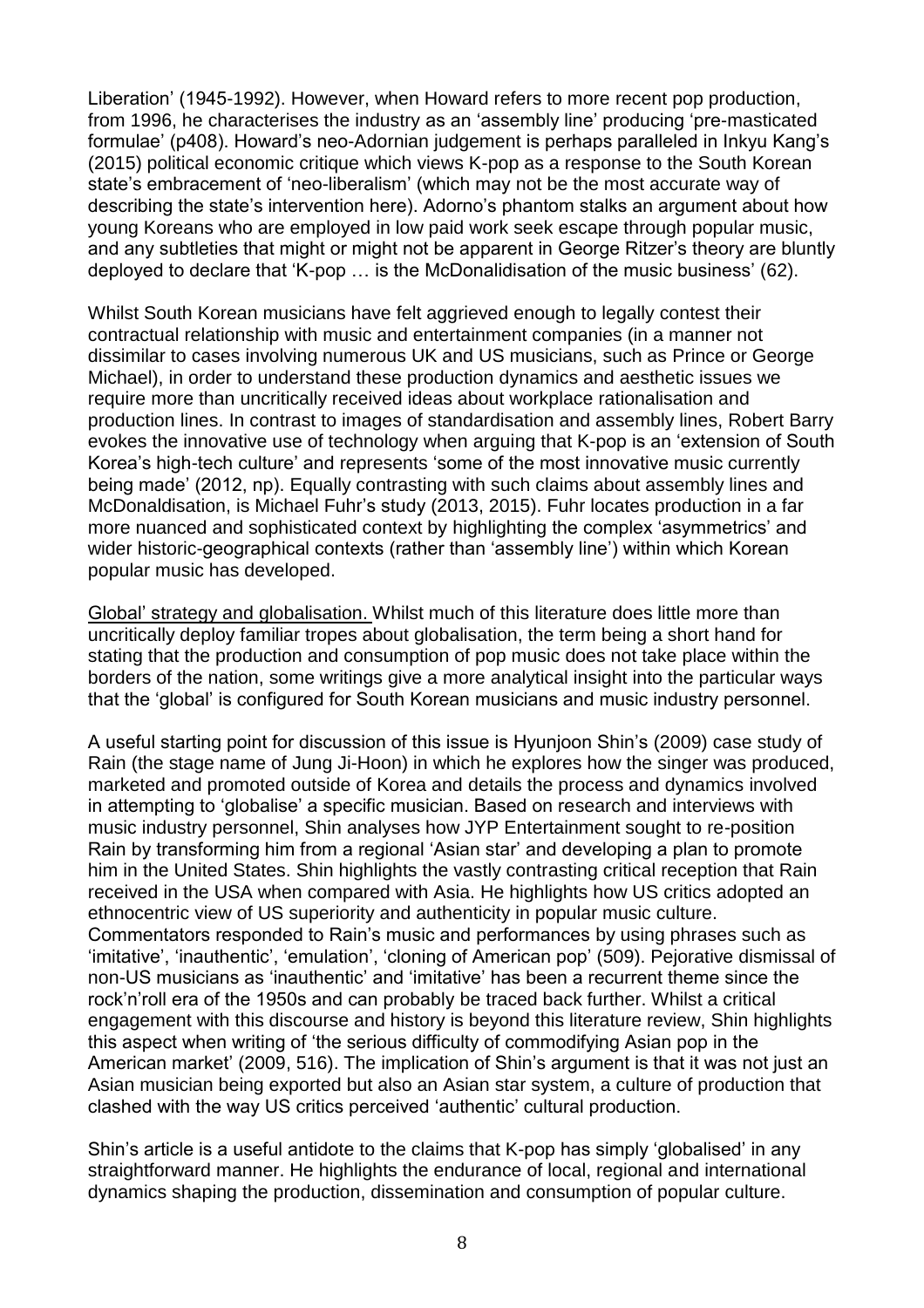Korean pop can sell in Asia but has difficulty in the 'west' (or perhaps the US). It is sobering to read Shin's nuanced and sceptical account alongside that of Seo Min-Soo's celebratory paper produced for the Samsung Economic Research Institute in which it is claimed that 'K-pop move[d] from the fringes of the world pop music market to succeed globally, despite language and cultural barriers' (2012,1). One of Min-Soo's criteria that has apparently made K-pop successful is 'a systemized process of nurturing stars' and the 'methodically organised' production system. Yet, this would seem to be, on Shin's account, one of the criteria that actually impedes and limits K-pop achieving 'global' status in a region as important as the USA.

Min-Soo identifies the important ways that the South Korean music industry has used 'global sourcing', a practice that entails drawing songwriting and production expertise from around the world. But this, in itself, does not mean that the resulting product can be 'global' in any straightforward and immediate way. So-called 'global sourcing' is also used in the film, software and games industries for products that are by no means global. Oh (2013) makes a similar point in an article that is more critical of the pronouncements about globalization, particularly those that also deploy notions of 'hybrid' culture. Oh draws attention to the way production companies, notably SM Entertainment, have developed deliberate 'export management' strategies but makes the general point that this is how the global music industry operates (it is not specific to South Korea): Songwriters, composers, producers and session players are mobile, and K-pop has made use of expertise from Sweden, the UK, the USA and Japan to name the most cited places. But, the end product is not necessarily 'global. Oh, like Shin, is attuned to the difficulty that Korean musicians have confronted when participating in the global music industry. He proposes a G-L-G model (Global-Local-Global) as a way to explain the success of K-pop (whilst recognising that this model could be applied to other places, such as Taiwan, that might attempt to use the same approach without a degree of international success). He argues that the G-L-G model was developed in Europe and entails locating common and familiar global pop content, modifying it locally and then re-exporting it. This might be a useful way of approaching how production is 'global', using networks of talent from around the world, even if consumption may not eventually be 'global' in terms of being consumed by a transnational audience.

Likewise, it has become something of a commonplace of much writing about K-pop to argue that 'social media' has contributed to its global success. But, social media by and of itself is not global. Oh, writing with Gil-Sung Park (2012) and Lee (2013b) has suggested that international consumer engagement with K-pop in nations outside of Korea has significantly been influenced by a prior predisposition towards Asian cultural forms (such as manga or anime) rather than the availability of K-pop on social media. In addition, studies of audiences would suggest that K-pop is also a niche market for the Korean and South East Asian diaspora. There is a need here for further research that can explore the 'global' dynamics that inform production (bringing together expertise from different nations and continents) and distribution (circulating sounds and images) and consumption (connecting with South Korean diasporic communities and non-Korean consumers) and weigh up the disjunctures and differences.

Digital technology. Although digital technology is mentioned in many articles about the Korean culture industries and K-pop, there is only one substantively researched scholarly essay that addresses the issues directly in relation to popular music and the recording industry. Jung-yup Lee (2009) discusses how digital technology has been central to the reorganisation of the Korean music industry. Noting the widely reported fact that South Korea was the first music market in which digital sales overtook physical sales, he traces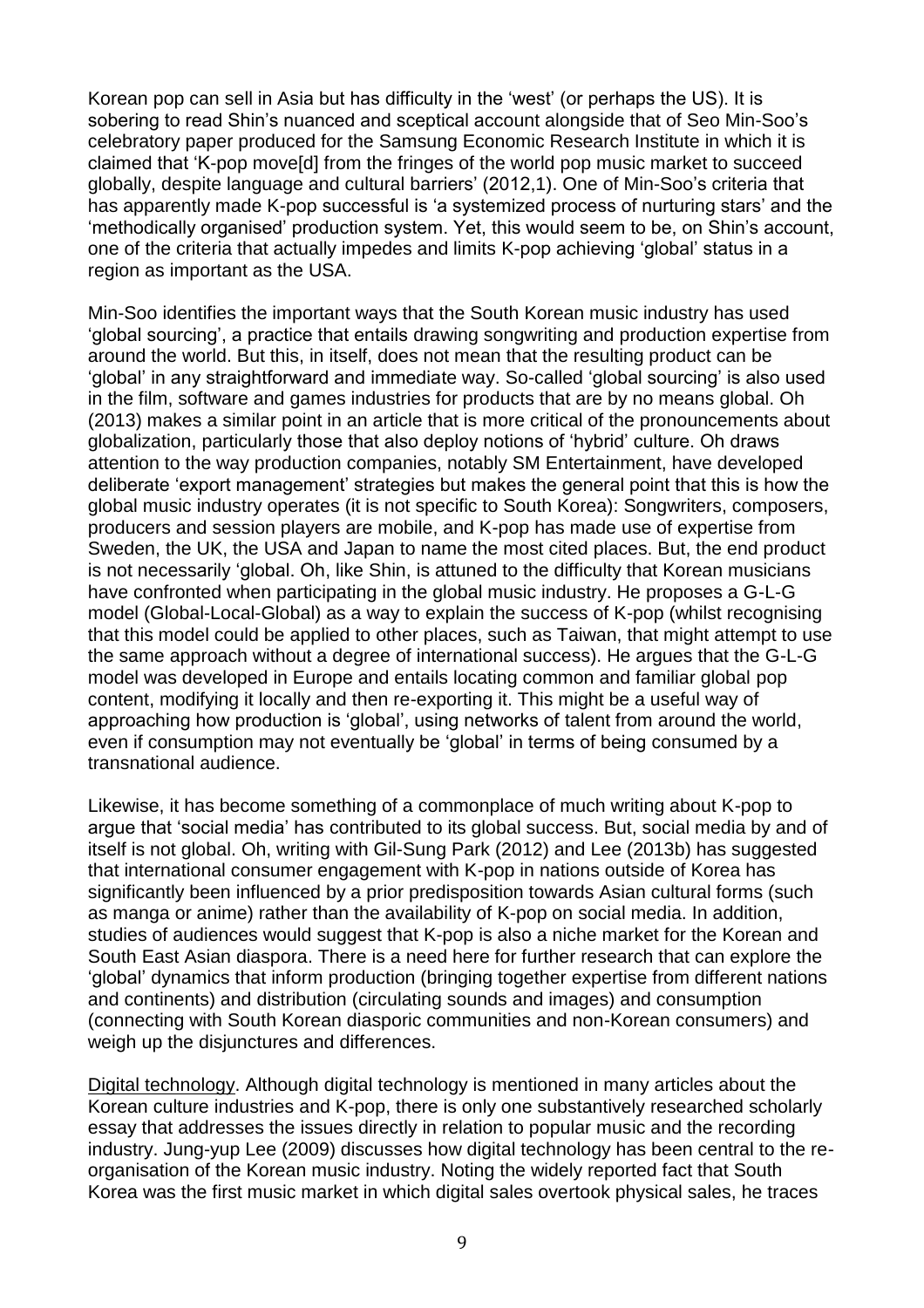new patterns of concentration and integration across the music, entertainment and ICT industries. Lee explains how Korean pop music has been mediated by information and communication technologies, and how corporations from these sectors have played a critical role in redefining the character and value of popular music recordings.

Providing details of the major telecommunications companies (SK, KTF, LG) and emphasising the ever-increasing importance of mobile sales, Lee analyses how 'mobile service providers focused on music services as a way to expand data service revenues' (493). Music was recognised for its value as a means of attracting users and generating data. This is a pattern that has very quickly been reproduced in other territories around the world, as traditional wholesalers and retailers have been displaced and recorded music circulation becomes 'largely controlled by mobile platform providers' (494). Lee details, and partly speculates on, the consequences and provides a glimpse of how recorded music becomes reconfigured on the mobile phone with playlists replacing the idea of albums. Lee argues that the phone and other mobile devices have 'dethroned' records and television, and posits that 'star identification' (a characteristic of non-interactive broadcast media) has been replaced by the use of music for 'socialization and personal expression' (495). This raises an interesting question about whether this has changed star identification beyond the use of recordings in phones and ICT. Anecdotal evidence would suggest that star identification is very much alive in concerts and product endorsements and branding, and that star identification is central to social media.

Social media. Closely related to discussions of technology and globalisation, a number of scholars argue that the success of K-pop and the Korean music industry internationally (and Korean popular culture more generally) has been facilitated by new social media, with particular attention devoted to YouTube (and its blurring of record industry produced promotional video, advertising of products using music, and user generated content), along with Twitter and Facebook (Kim, 2013). Useful overviews of how K-pop has benefited from and used the shift from 'conventional media' to social media - from the consumer buying physical artefact to the 'virtual audience' accessing YouTube - is provided by Oh and Park (2012) and Oh and Lee (2013). Focusing on changing business practices, Oh and both his collaborators set out to understand whether social media has played any part in the success of K-pop as a style and then investigate its very specific movement outwards to Japan, China and other Asian nations, and then Europe. Challenging a number of other studies, they argue that social media may be more significant in the music industry for the way it facilitates business to business exchange and communication (B2B) rather than for the way it allows communication between business and consumer (B2C) and, of course, the much celebrated consumer to consumer (C2C). Although most of their evidence is provided from interviews with fans, they seem to be suggesting that the pivotal impact of YouTube has been how it has allowed business strategies to be developed based on uploading content without the need of producing physical artefacts. The point being that this has benefitted the work of marketing and promotion staff, most notably, within corporations regardless of its influence on viewer/ listener behaviours. In short, social media may be more important for business strategies or models than in the field of music consumption – again, this is an issue that begs further research to support or challenge this claim.

#### **Reflections: issues for further research**

The above are key themes given varying degrees of emphasis in existing literature. This review has identified areas that may usefully produce important further insights if supported with additional research. I conclude with some more general reflections,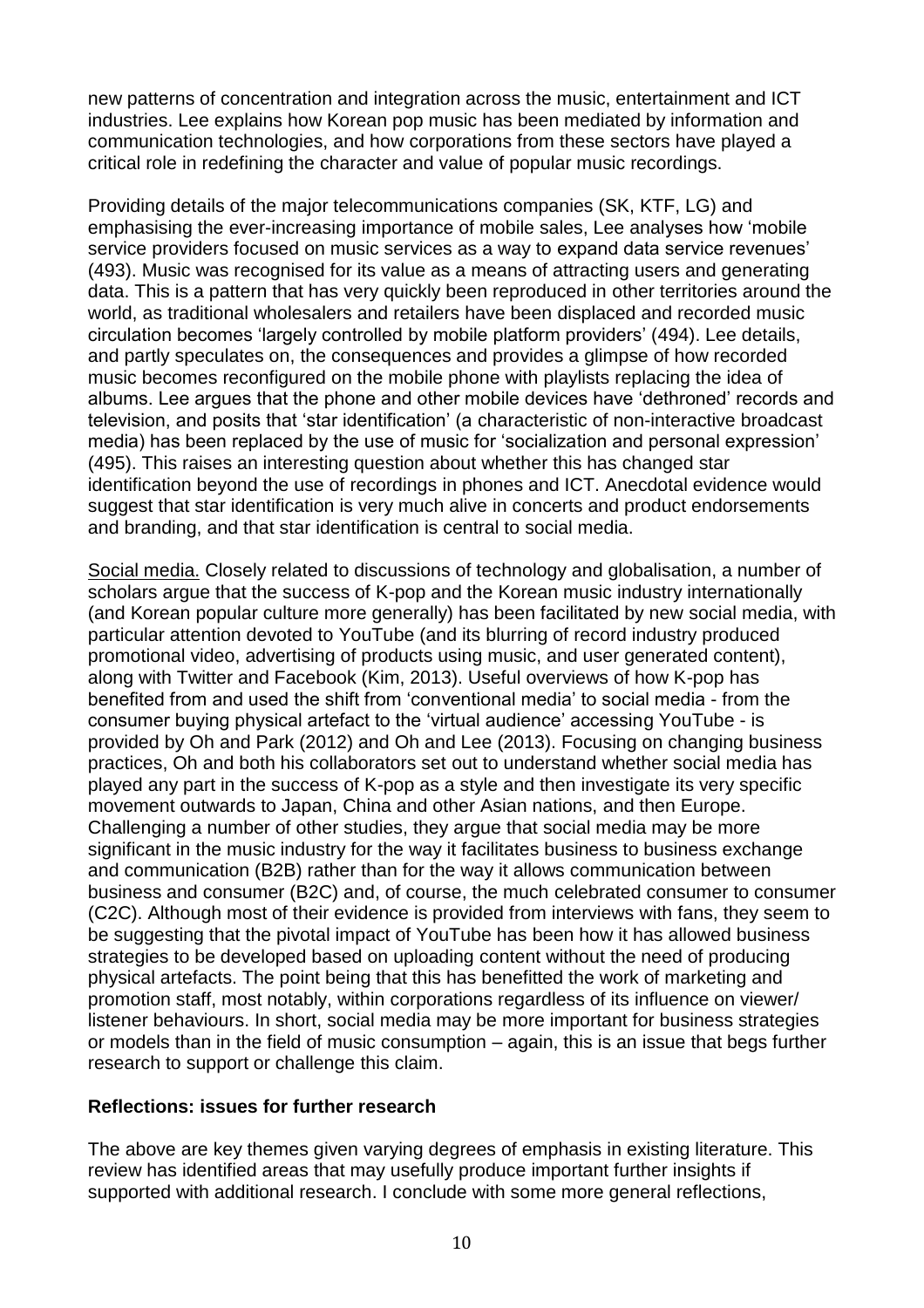informed by additional discussions with scholars and practitioners in the UK and South Korea.

Social, historical and geographic circumstances. The South Korean music industry has developed according to a specific history and set of political, social and cultural experiences. Important here has been the influence of Japanese political domination and occupation during the first part of the twentieth century, followed by the influence of popular culture from the United States in the second half of the twentieth century, particularly after the Korean War. There is a yet to be written potentially rich geo-historical narrative of the development of South Korean popular culture within this international context. A hint of one element of this can be found in Oliver Boyd-Barrett's (2013) largely abstract argument about a relationship of inter-dependency between South Korea and the United States. Evidence for this inter-dependent relationship can be found in details dispersed across a range of sources detailing how Korean filmmakers and musicians, along with producers and record executives have spent time in the United States, in order to learn about how the industry works and as a way of negotiating deals with various non-Korean companies. However, there are also references to visits to Japan and to countries of North Western Europe. A few trade magazine articles, and anecdotes, suggest that the entrepreneurs who established the main three music entertainment production companies in South Korea have created their operations within a very specific Korean corporate context shaped by post-Korean War reconstruction and development, yet also as a result of knowledge and expertise acquired from travels to and meetings with musicians and executives in other parts of the world.

Hence, rather than extract from this review a set of general 'business models', we might benefit from more detailed and richer historical accounts of the way that music industries have developed in quite specific ways around the world. We could then explore how such histories shape local business practices in particular places.

Links between music production and other industries. Of crucial importance to contextualising any business models should be an understanding of the historical origins of the links between big corporations and the previously authoritarian governments in South Korea: how the specific system of business conglomerates, the jaebeol or chaebol which facilitated the growth of companies such as Hyundai and Samsung - may also have created the conditions for the growth of the cultural sector. Mark James Russell, in his richly detailed popular account of the Korean Wave, suggests that these businesses, which 'were protected by government, and in return were controlled by it' (2008, 19), have played an important part in creating the conditions that allowed popular culture to develop and flourish. A similar point, extended to Samsung specifically, is made by Euny Hong in her wry and chatty popular book *The Birth of Korean Cool* (2014). She argues: 'Samsung is a crucial part of the overall Hallyu ecosystem… the popularity of Korean music and movies is hard to separate from the confidence that Samsung has created in Korea the Brand …Samsung helped buoy the Korean economy, which allowed the government to finance popular culture products; Korean pop culture, in turn, benefits Samsung, which in turn benefits Korea as a nation' (234).

The basic details, let alone a more substantive analysis, of these types of relationships with non-cultural sector industries are conspicuously neglected in the English language research. I can find no substantive scholarship on any enduring relationships between companies such as Samsung and the music industry (apart from Lee's article on the more recent links between ICT, data and phone companies and the music industry). In general, the inter-relationship between other industries and popular music production in Korea is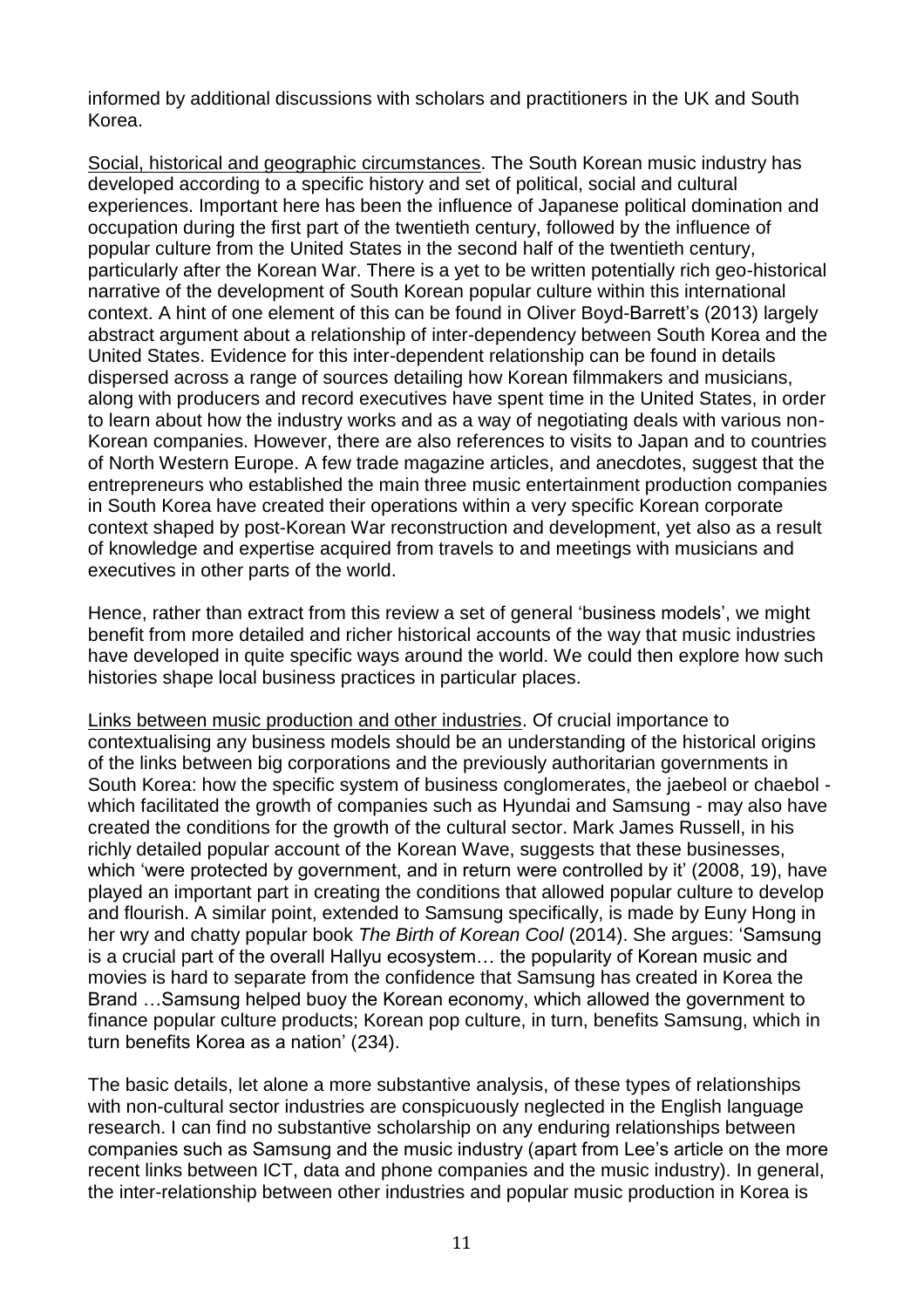under researched. I could find only a handful of trade and journalistic sources which made passing reference to links with games, mobile services, fashion and electronics, often only in anecdotal terms.

Equally, whilst Samsung has received some attention in business magazines and trade journals (notably for the way it competed and collaborated with and 'copied' both Sony and Apple), there is very little systematic analysis of how it might have facilitated the growth of Korean popular culture and its strategic use of this connection in product innovation, marketing and staff recruitment. We must rely on occasional examples and anecdote to support the argument for the importance of this issue. For example, in an article outlining how Samsung had come to acquire the largest market share of the smartphone market in 2012 (28 per cent, above Apple, Nokia and Blackberry), Sterling Wong (2013) argued that in many Asian countries the fashionable characteristics of Korean wave culture had helped Samsung promote and sell its phones, particularly in Singapore, Hong Kong, China, Thailand and Cambodia. In 2013 Jay-Z's album *Magna Carta Holy Grail* was released internationally via a licensing and endorsement partnership with Samsung. The album was made accessible to Samsung Galaxy users 72 hours before it became available to purchase as download or physical CD through the Def Jam label. This was the first time that an album had been released through a mobile phone brand prior to being made available by a record label, and it is perhaps significant that it was a South Korean corporation that was taking the lead here. In 2015 it was reported in the South Korean media that Samsung was employing K-pop stars in filmed advertisements as a way of recruiting new young employees. Such anecdotal evidence might provide a starting point for more systematic research.

Role of government. In the review above I have also drawn attention to the often-repeated claim about the significant role played by the South Korean government in facilitating the development of entertainment production. Additional research might be used to ask two additional questions here. First, how accurate is this account? Much of the evidence and argument here is from research funded and reported by South Korean government supported organisations. Second, how does this 'model' of successful state intervention operate as a 'truth' that guides behaviour, relationships and strategic decisions about cultural production?

In the above review I have suggested that changes in the music industry might be illuminated via a detailed history of copyright has been introduced and managed. If an understanding of the historical development of the commercial dynamics of production is important for interrogating the generalisations and abstractions of business models, so an understanding of regulation would benefit from a comparison of South Korea's approach with different national models, particularly in light of claims that this can provide a model of rights management and state intervention which might be followed by China.

The Korean government's approach can, in general terms, be contrasted with the 'national models' of the USA and UK. In the USA basic state regulation prevents illegal production and enforces copyright within a 'free market', with various regulations that support safety of working environments etc, without any significant intervention to support repertoire (which tends come from commercial sponsors and philanthropists). The UK is more interventionist, providing state support to finance classical music, and various forms of minority music (brass bands and Welsh language music, for example). The Korean model entails much more extensive intervention and covers all aspects of technological infrastructure. In recent years, the South Korean model has been recognized as one of the most salient examples of intervention into the cultural economy both nationally and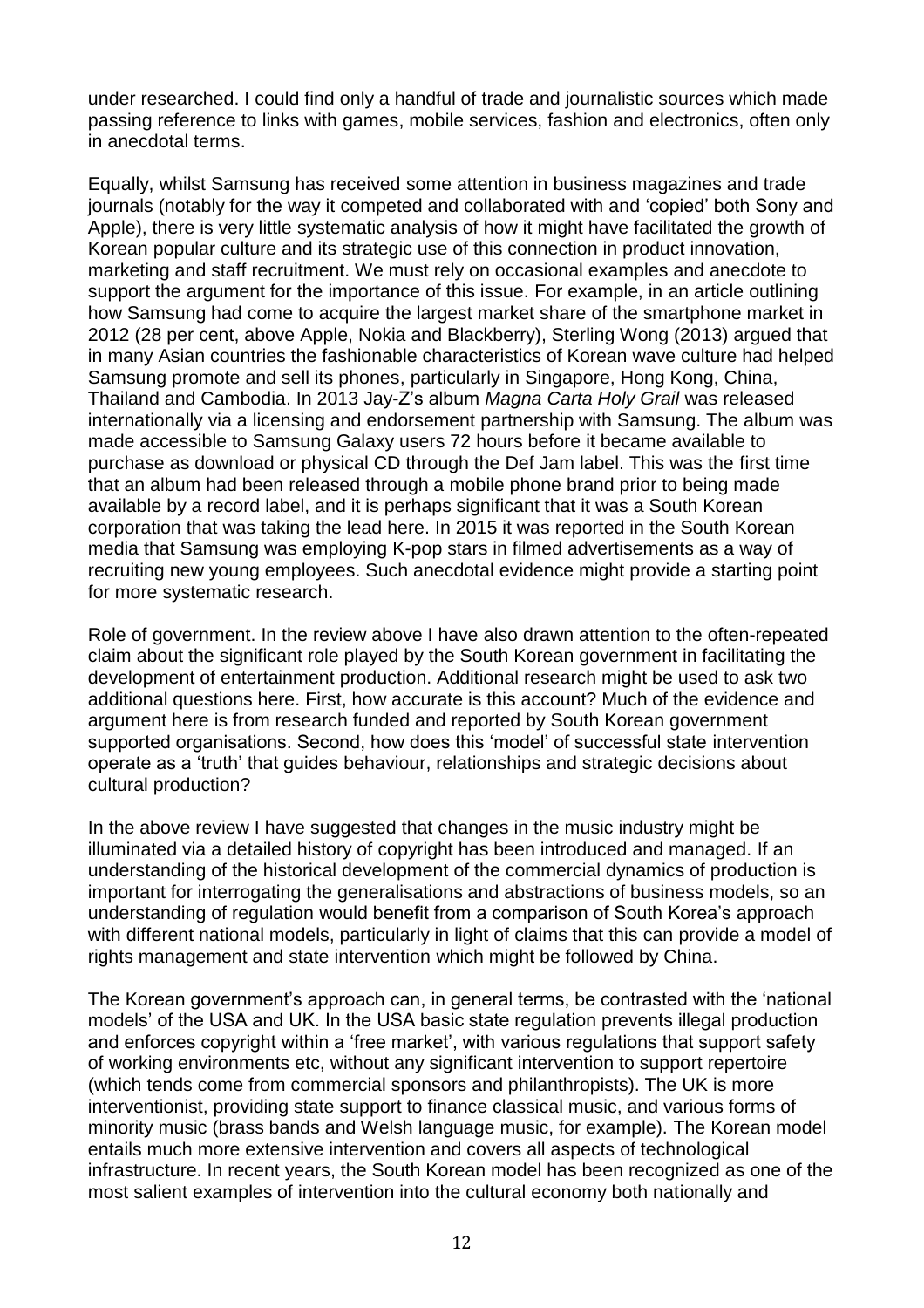internationally, with structured symbiosis linking the economic interests of major businesses with the state. The South Korean government has supported its music industry for over 15 years, subsidising commercial and technological infrastructure, prioritising Kpop repertoire and facilitating synergies between sales of music and hardware, and diligently enforcing copyright legislation. Korea's model has received much comment from the Chinese media, and was reported to be influencing state agendas in 2014 (anecdotal evidence suggests that Chinese agendas may have shifted since then). If business models provide guides to action, then what are the consequences of the 'Korean model' for other nations? Is China going to follow the 'Korean model' (as has occasionally been reported in the media)? Is there even a transferable 'model here', or is it particular to one place and period in history (as I have suggested above)?

UK repertoire in Korea. Finally, a question asked from a UK perspective concerning the relevance, or irrelevance, of non-Korean repertoire (particularly from the UK) in Korea. Does South Korea represent a viable source of revenue for UK based musicians and industries? The first thing to note here is that there is no substantive scholarship that addresses the issue, in terms of the experiences of UK musicians and industries in South Korea. The most recent IFPI edition of the *Recording Industry in Numbers* containing details of the repertoire split in national markets covers 2010. Later issues of this IFPI report do not contain this data, possibly because it is for 'physical sales only'. The report for 2010 gives the figures as domestic 72 per cent, international 15 per cent, classical 10 per cent and compilations 3 per cent. So, UK artists would be somewhere within that 15 per cent 'international' along with the USA, Japan and other nations. IFPI has occasionally used the nationality of the top 10 albums of a year as evidence of national repertoire; in 2013 all of the top ten were by South Korean musicians. These figures support comments made to me in two music entertainment companies in Seoul: The general belief is that very few UK or Western musicians have much relevance in South Korea. Established musicians can play festivals, but need to be demonstrably successful in other parts of the world first. Names mentioned included Oasis, Muse and Paul McCartney.

One obvious explanation is the proximity of South Korea to other near Asian nations with closely related cultural values, norms, practices and the way similar global forms have been incorporated and adopted with a clear Asian identity. Geographically, China is perhaps beginning to surpass Japan as the nearest cultural reference and point of commercial cultural exchange. China represents a significant market for Korean acts, with many tailoring themselves for the Chinese audience, by singing in Mandarin, for example. Korea is also a focal point for Chinese aspirations. Chinese tourism to Korea has recently been increasing and academics I spoke with recounted anecdotes about noticeable changes in signs appearing outside restaurants in Korean and Chinese (rather than Korean and English). There is little doubt that China and South Korea are entering an interesting period that will entail cultural, economic and possibly aesthetic exchanges in the field of popular culture. Whether this has any economic, stylistic or business consequences for UK music remains to be seen. If there is a lesson to be learnt from the South Korean 'model' then it is perhaps about the importance of an infrastructure providing problem free access to 'digital content' in the broader sense, within which recorded music is only one aspect. It is clear that China and South Korea are at very different stages of growth and development. South Korea dealt with the need for hardware and software infrastructures and issues of digitalisation and piracy during the period from 1997 – 2005. The government has presented the nation to the world as successfully maintaining support for the production and international promotion of South Korean popular musicians, producers and repertoire. China is still at the stage of dealing with the implementation and regulation of copyright within a country much greater in size than South Korea, as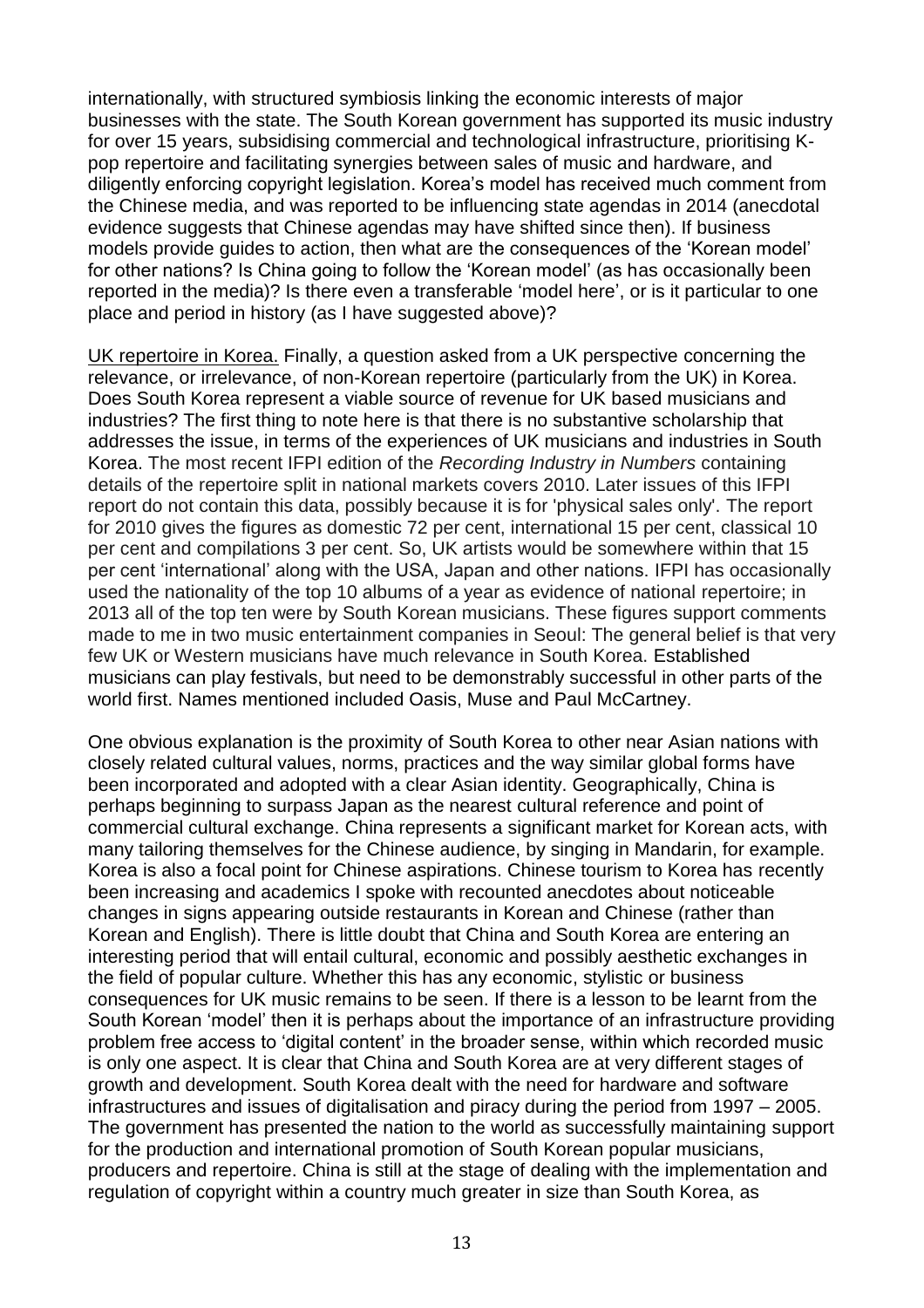discussed further in a companion CREATe working paper (see Street, Zhang, Simuniak, Wang, 2015). The implication of this literature review is that 'models' cannot simply be abstracted and 'applied' from one place to another without an understanding of the social, technological, historical and geographical circumstances of that specific nation or territory.

## **Bibliography**

Barry, Robert 2012 'Gangnam Style & How The World Woke Up To The Genius of K-Pop', *The Quietus*, 18 December - http://thequietus.com/articles/11001-psy-gangnam-style-kpop, accessed 1 June 2015.

Bernstein, Arthur, Sekine, Naoke and Weissman, Dick 2007 *The Global Music Industry, Three Perspectives*, London, Routledge.

Boyd-Barrett 2013 'Reconfiguring Media and Empire' in Kim, Youna (ed) 2013 *The Korean Wave: Korean Media Go Global*, London, Routledge, pp58-72.

Choi, JungBong & Roald Maliangkay, 2015, *K-pop: The International Rise of the Korean Music Industry,* London, Routledge.

Donnelly, Liam & Quercioli, Florent 2014 *MPA Presentation – South Korea*, PRS for Music, 26 February.

Fisher, Rod 2014 *Preparatory Action 'Culture in the EU's External Relations': South Korea Country Report,* Brussels, European Union.

Fuhr, Michael 2013 *Sounding out K-Pop: Globalization, Asymmetrics, and Popular Music in South Korea*, PhD Thesis, University of Heidelberg.

Fuhr, Michael 2015 *Globalization and Popular Music in South Korea: Sounding out K-Pop,* Routledge, London.

Hong, Euny 2014 *The Birth of Korean Cool: How One Nation is Conquering the World Through Pop Culture*, New York, Simon & Schuster.

Hong, Kiwon 2014 'Nation Branding in Korea' in Hye-Kyung Lee & Lorraine Lim (eds) *Cultural Policies in East Asia*, London, Palgrave MacMillan, pp69-84

Howard, Keith 2014 'Mapping K-Pop Past and Present: Shifting the Modes of Exchange' *Korea Observer*, Vol 45 No 3, 389-414.

Huat, Chua Beng & Iwabuchi, Koichi 2008 *East Asian Pop Culture: Analysing the Korean Wave*, Hong Kong University Press.

IFPI 2011 *South Korean Music Market, A Case Study*, International Federation of the Phonographic Industry, London.

IFPI 2011 *Recording Industry in Numbers*, International Federation of the Phonographic Industry, London.

Jang, Gunjoo & Paik, Won K 2012 'Korean Wave as Tool for Korea's New Cultural Diplomacy' *Advances in Applied Sociology*, Vol 2 No 3, 196-202.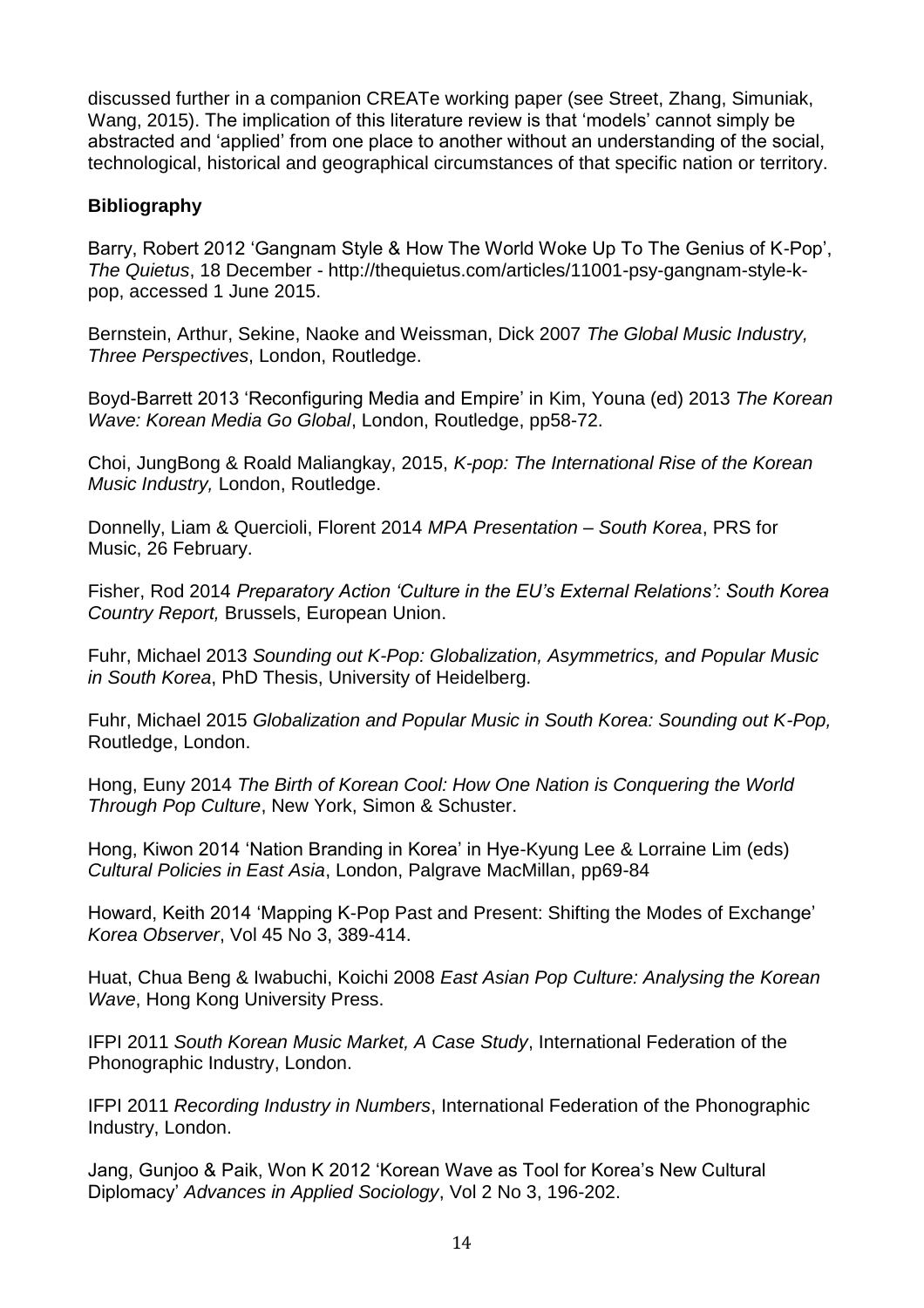Kang, Inkyu 2015 'The Political Economy of Idols: South Korea's neoliberal restructuring and its impact on the entertainment labour force' in JungBong Choi & Roald Maliangkay, 2015, *K-pop: The International Rise of the Korean Music Industry,* London, Routledge, pp51-65.

Kim, Yeran 2011 'Idol Republic: The Global Emergence of Girl Industries and the Commercialisation of Girl Bodies' *Journal of Gender Studies*, Vol 20 No 4 333-345.

Kim, Youna (ed) 2013 *The Korean Wave: Korean Media Go Global*, London, Routledge.

Kim, Youna 2013 'Introduction: Korean Media in a Digital Cosmopolitan World' in Kim, Youna (ed) 2013 *The Korean Wave: Korean Media Go Global*, London, Routledge, pp1-27

Koo, Hagen 1999 'Modernity in South Korean: An Alternative Narrative' *Thesis Eleven*, Vol 57 No 1, pp53-64

Korean Copyright Commission 2013 *2012 Annual report on Copyright in Korea*, Ministry of Culture, Sports and Tourism/ KCC, Seoul.

Kyung-Sup, Chang 1999 'Compressed Modernity and Its Discontents: South Korean Society in Transition' *Economy* and Society, Vol 28 No 1, pp30-55

Kwon, Seung-Ho & Kim, Joseph 2014 'The Cultural Industry Policies of the Korean Government and the Korean Wave' *International Journal of Cultural Policy*, Vol 20 No 4, pp422-439.

Lee, Dong-Hun 2013 'Korea Nation Brand in 2012', *Korea Economic Trends*, Samsung Economic Research Institute, 28 January, pp8-14.

Lee, Hye-Kyung 2013 'Cultural Policy and the Korean Wave: From National Culture to Transnational Consumerism' in Kim, Youna (ed) 2013 *The Korean Wave: Korean Media Go Global*, London, Routledge, pp185-198.

Lee, Hye-Kyung 2014 'Culture and the State: From a Korean Perspective' in Hye-Kyung Lee & Lorraine Lim (eds) *Cultural Policies in East Asia*, London, Palgrave MacMillan, pp87-103.

Lee, Jung-yup 2009 'Contesting the Digital Economy and Culture: Digital Technologies and the Transformation of Popular Music in Korea' *Inter-Asia Cultural Studies*, Vol 10 No 4, pp498-506.

Marshall, Lee [ed] 2013 *The International Recording Industries*, London, Routledge.

May-Seey, Leong 2011 *Establishment of Effective Utilization of Cross Border Cooperation: IFPI Experience*, 2nd Asian Copyright Conference, Tokyo, 23-24 February.

Min-Ji, 2015 'Alternative acts aim to spread their sound abroad' *Korea Joongang Daily*, 27 April, p11.

Min-Soo, Seo 2012 'What Business Can Learn from K-pop for Global Strategy', *Korea Focus*, *CEO Information* No. 841, 15 February, Samsung Economic Research Institute.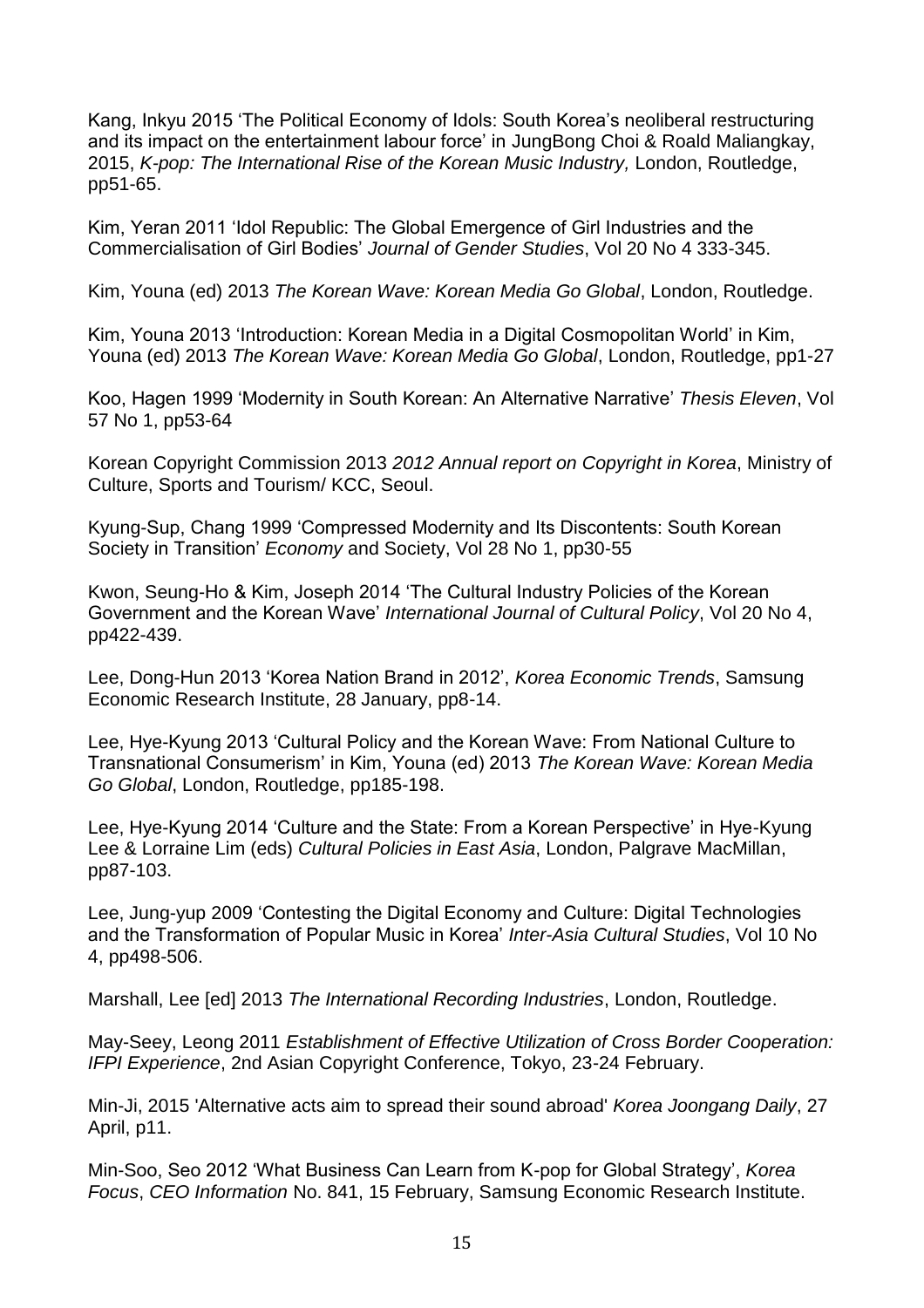Mulligan, Mark 2013 'The Curious Case of the South Korean Music Market', Music Industry Blog, 8 May – https://musicindustryblog.wordpress.com/2013/05/08/the-curiouscase-of-the-south-korean-music-market/ - accessed 1 April 2015.

*Music & Copyright* 1996 'Administrative rules restrict growth of majors in South Korea' *Music & Copyright* No 92, 19 June, pp8-10.

*Music & Copyright* 2001 'Continued economic recovery boosts Korean soundcarrier industry in 2000' *Music & Copyright* No 200, 28 February, pp8-12.

*Music & Copyright* 2004 'MPRTs and RBTs help Korean author's society KOMCA to a 22% rise in revenues to \$40m in 2003' *Music & Copyright* No 275, 9 June, pp12-13.

*Music & Copyright* 2005 'Offline recorded music sales in Korea collapse in face of competition from mobile and online services' *Music & Copyright* No 302, 3 August, pp8-11.

Nip, Amy & Choi, Christy 2012 'How Korean Culture Stormed the World' *South China Morning Post*, 30 November - http://www.scmp.com/news/asia/article/1094145/howkorean-culture-stormed-world, accessed 15 November 2014.

Nye, Joseph & Kim, Youna 2013 'Soft Power and the Korean Wave' in Youna Kim (ed) 2013 *The Korean Wave: Korean Media Go Global*, Routledge, London, pp31-42.

Oh, Ingyu 2013 The Globalization of K-pop: Korea's Place in the Global Music Industry' *Korea Observer* Vol 44 No 3 pp389-409.

Oh, Ingyu & Lee, Hyo-Jung 2013a 'K-pop in Korea: How the Pop Music Industry is Changing a Post-Developmental Society', *Cross-Currents: East Asian History and Culture Review*, E-Journal No 9 (December) - https://cross-currents.berkeley.edu/e-journal/issue-9 - accessed 14 January 2015.

Oh, Ingyu & Lee, Hyo-Jung 2013b 'Mass Media Technologies and Popular Music Genres: K-pop and YouTube' *Korea Journal* Vol 53 No 4, pp34-58.

Oh, Ingyu & Park, Gil-Sung 2012 'From B2C to B2B: Selling Korean Pop Music in the Age of New Social Media' *Korea Observer* Vol 43 No 3, 365-397.

Otmazgin, Nissim 2011 'A Tail that Wags the Dog? Cultural Industry and Cultural Policy in Japan and South Korea' *Journal of Comparative Policy Analysis*, Vol 13 no 3, 307-325.

Recording Industry Association of Korea 2014 *RIAK Brochure 2014 English*, RIAK, Seoul.

Russell, Mark James 2008 *Pop Goes Korea: Behind the Revolution in Movies, Music and Internet Culture*, Berkeley, CA, Stone Bridge Press.

Seabrook, John 2012 'Factory Girls: Cultural Technology and the Making of K-Pop' *The New Yorker* 8 October, online edition -

http://www.newyorker.com/magazine/2012/10/08/factory-girls-2 - accessed 18 October 2014.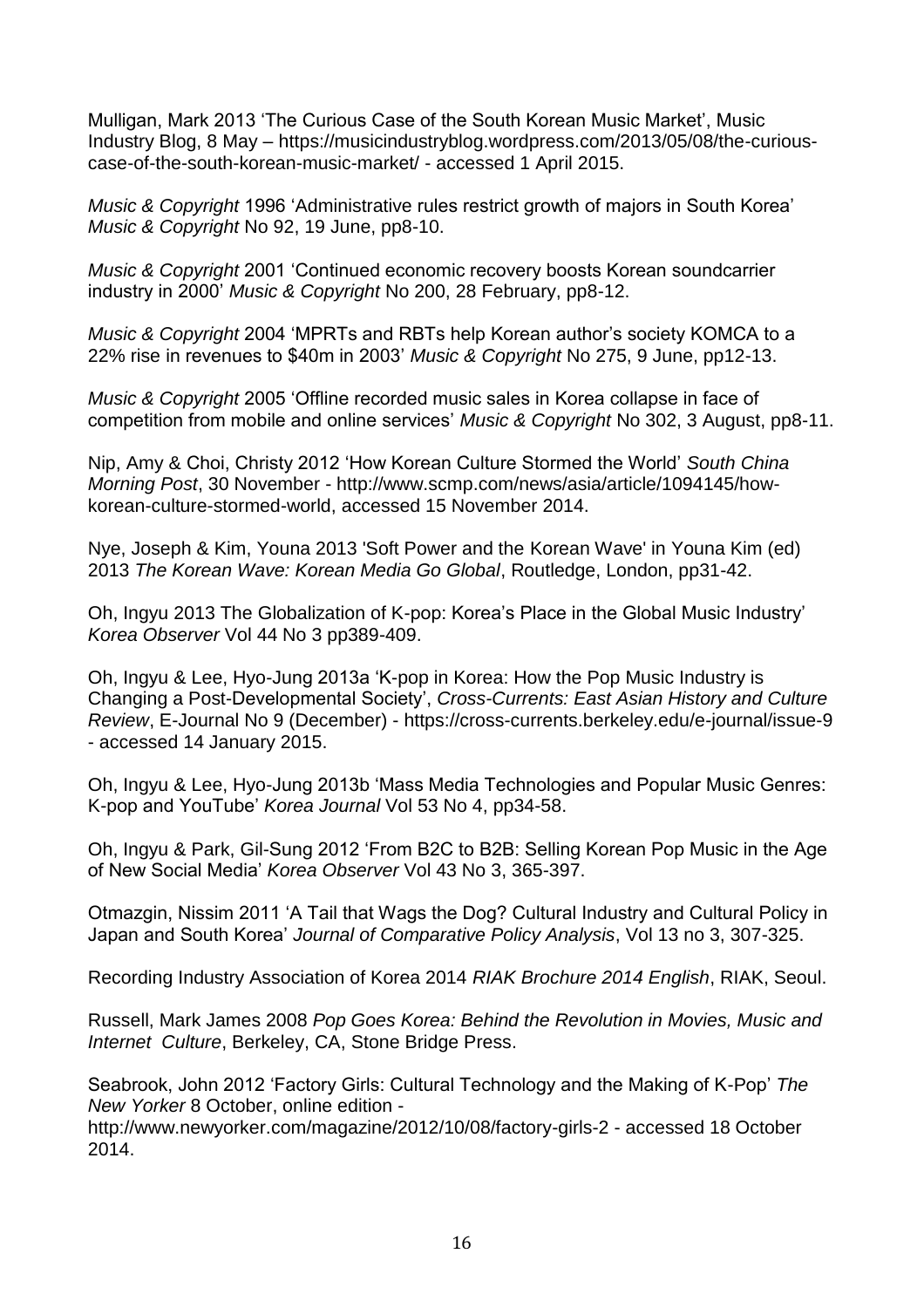Seo, Min-Soo 2012 'K-pop's Global Success and Implications', *Korea Economic Trends*, Samsung Economic Research Institute, 20 February pp9-12.

Shin, Hyunjoon 2009 'Have You Seen the Rain? And Who'll Stop the Rain? The Globalizing Project of Korean pop (K-pop)' *Inter-Asia Cultural Studies*, Vol 10 No 4, pp507- 523.

Street, John, Zhang, Li, Simuniak, Maja & Wang, Qingning 2015 *Copyright and Music Policy in China: A Literature Review*, Glasgow: CREATe.

Um, Haekyung 2014 *K-pop on the Global Platform: European Audience Reception and Contexts*, Korean Foundation for International Cultural Exchange, Seoul.

Wong, Sterling 2013 'Riding the Korean Wave: How K-Pop Stars Have Helped Lift Samsung to the Top in Asia' *Minyanville* http://www.minyanville.com/sectors/technology/articles/How-Samsung-Has-Ridden-the-Korean/1/31/2013/id/47767 - accessed 21 July 2015.